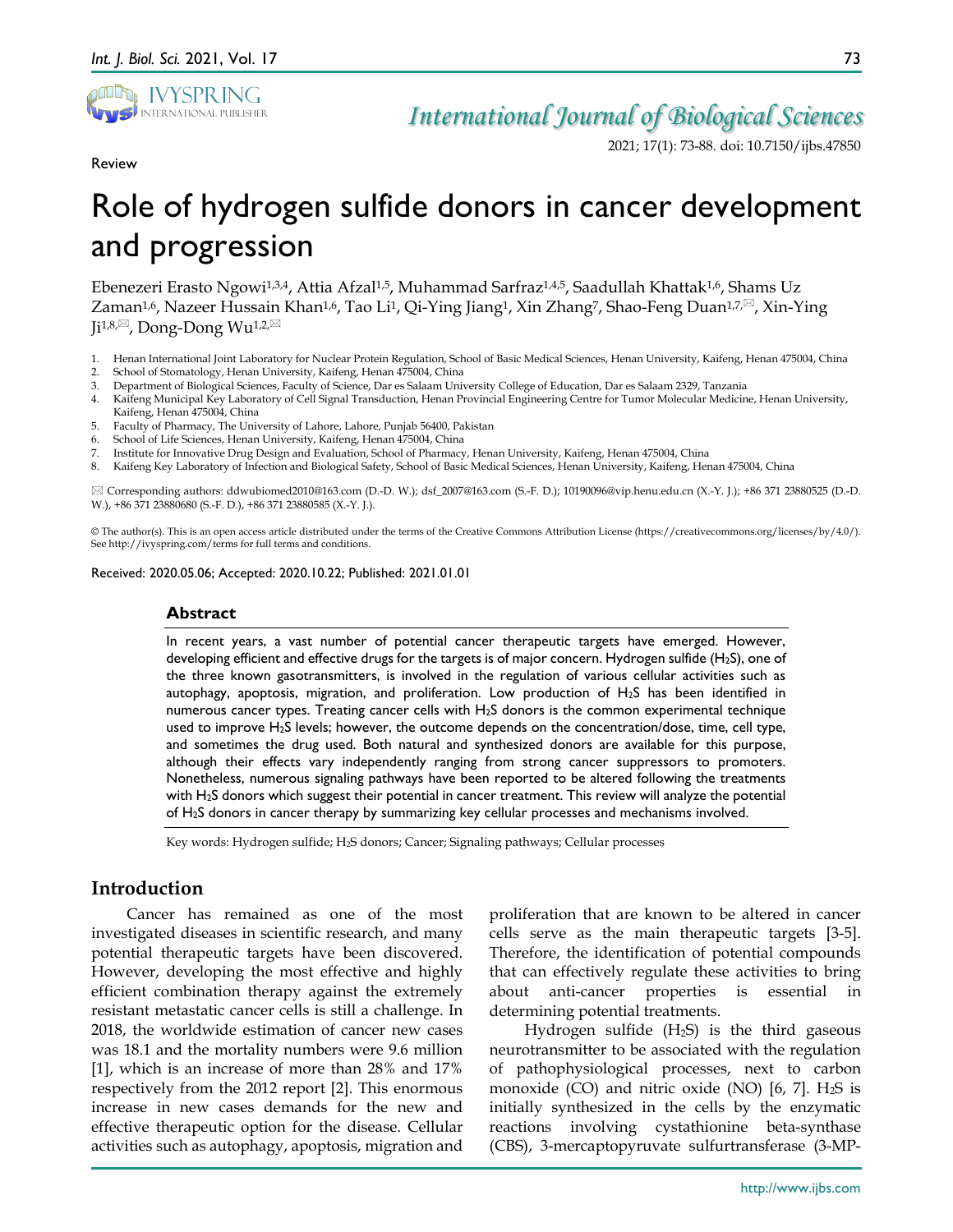ST) and cystathionine gamma-lyase (CTH/CSE) enzymes  $[6, 8, 9]$ . H<sub>2</sub>S plays a vital role in the establishment and progression of multiple health disorders ranging from non-cancerous [10, 11] to cancerous [12, 13]. In cancer, H2S participates in both the suppression [12, 14-17] and progression of the disease [13, 18].

H2S donors are naturally or synthetically derived H2S-releasing compounds. Some of the commonly used H2S donors include sodium polysulthionate, 1,2-dithiole-3-thiones, modified non-steroidal antiinflammatory drugs, sulfide-containing salts, sodium hydrosulfide (NaHS), sodium sulfide, garlic-derived natural sulfides, allyl methyl sulfide, dipropyl disulfide, diallyl sulfide (DAS), diallyl disulfide (DADS), diallyl trisulfide (DATS), Lawesson's reagents, morpholin-4-ium-4-methoxyphenyl(morpholino) phosphinodithioate (GYY4137) and its derivatives, diclofenac derivative, 4-(3-thioxo-3H-1,2 dithiol-5-yl)phenyl ester-2-[(2,6-dichlorophenyl) amino]-benzeneacetic acid, phenol derivative, 5-(4-hydroxyphenyl)-3H-1,2-dithiole-3-thione (ADT-OH), mesalamine derivative, 5-amino-2-hydroxybenzoic acid 4-(5-thioxo-5H-[1,2]dithiol-3-yl)-phenyl ester hydrochloride, naproxen derivative, 2-(6-methoxynapthalen-2-yl)-propionic acid 4-thiocarbamoyl phenyl ester (ATB-346), and the mitochondria-specific H2S donor, 10-oxo-10-(4-(3 thioxo-3H-1,2-dithiol-5-yl)phenoxy)decyl) triphenylphosphonium bromide [19-21]. In a dose and time-dependent manner, these compounds can further be categorized into fast-releasing donors [22, 23] and slow-releasing donors [14, 24, 25]. Generally, the efficiency of these drugs is determined by parameters such as solubility, toxicity, and formation of byproducts. The donation of  $H_2S$  occurs through numerous chemical reactions such as hydrolysis, thiol activation, bicarbonate activation, light activation, carboxylesterases metabolism [20].

Despite the recent developments in the field, the role of H2S donors in cancer development and progression is still disputable. To date, numerous  $H_2S$ releasing drugs with different properties, donating mechanisms, and capabilities have been synthesized for experimental use. With the exception of their molecular targets, the anti-cancer effects of  $H_2S$ donors have been extensively reviewed [26-29]. Herein, we will summarize recent findings on the roles of H2S donors in cancer management by illuminating their molecular targets, mechanisms involved and their downstream effects in cellular activities. We further highlight the therapeutic potential of these donors individually or in combination with other drugs.

#### **Methodology for literature selection**

Relevant articles were searched using PubMed, Google, Google Scholar, and Research Gate with the keywords: 'Hydrogen sulfide and cancer', 'Hydrogen sulfide donors and cancer', and by using specific  $H_2S$ drug names (e.g. 'Diallyl trisulfide and cancer'). In addition to the relevancy of the title and abstracts, articles were selected for inclusion based on the year of publication which was mainly between 2015 and 2020. Though, few older articles were also included to strengthen the knowledge. The articles selected have been cited accordingly.

# **Physiological and pathological effects of H2S**

H2S regulates numerous physiological processes in the body. Both endogenous and exogenous-derived H2S have been shown to participate several physiological activities such as muscle relaxation, water regulation, cytoprotection, and inflammation [30-33]. Low levels of  $H_2S$  and the downregulation of its producing enzymes are familiar events in cancer cells. The analysis of tissue samples from hepatocellular carcinoma (HCC) patients reveals a significant reduction in CBS levels compared to their surrounding non-cancerous tissues and the decrease could be correlated with poor prognosis [34]. Further downregulation of the CBS enzyme using an inhibitor CH004 induces anti-cancer effects via ferroptosis, an iron-dependent programmed cell death in HepG2 cells [35]. Unlike CBS, CSE is upregulated in many cancer types including HCC, gastric and breast cancer, where its endogenous inhibition also has anti-carcinogenic effects [17, 36, 37]. Alternatively, studies have shown that the supplementation of  $H_2S$ using donors can also induce strong cytoprotective effects in many cancer types [14, 37-39]. Despite the lack of evidence on the normal range of  $H_2S$  in different cells and the activities leading to its alteration in cancer cells, the available data suggest that only a certain amount of  $H_2S$  is required for maintaining cellular activities and any adjustment resulting from either increasing or decreasing the level has an enormous impact on cellular activities involved in cancer modulation.

# **Mechanisms involved in H2S-mediated cancer modulation**

One of the primary mechanisms involved in the H2S-induced cancer regulation is through its interaction with cellular transporter/channels. As a neurotransmitter, H2S has been shown to interact with cell transporters [40] and ion channels [41-43], resulting in the downstream regulation of cellular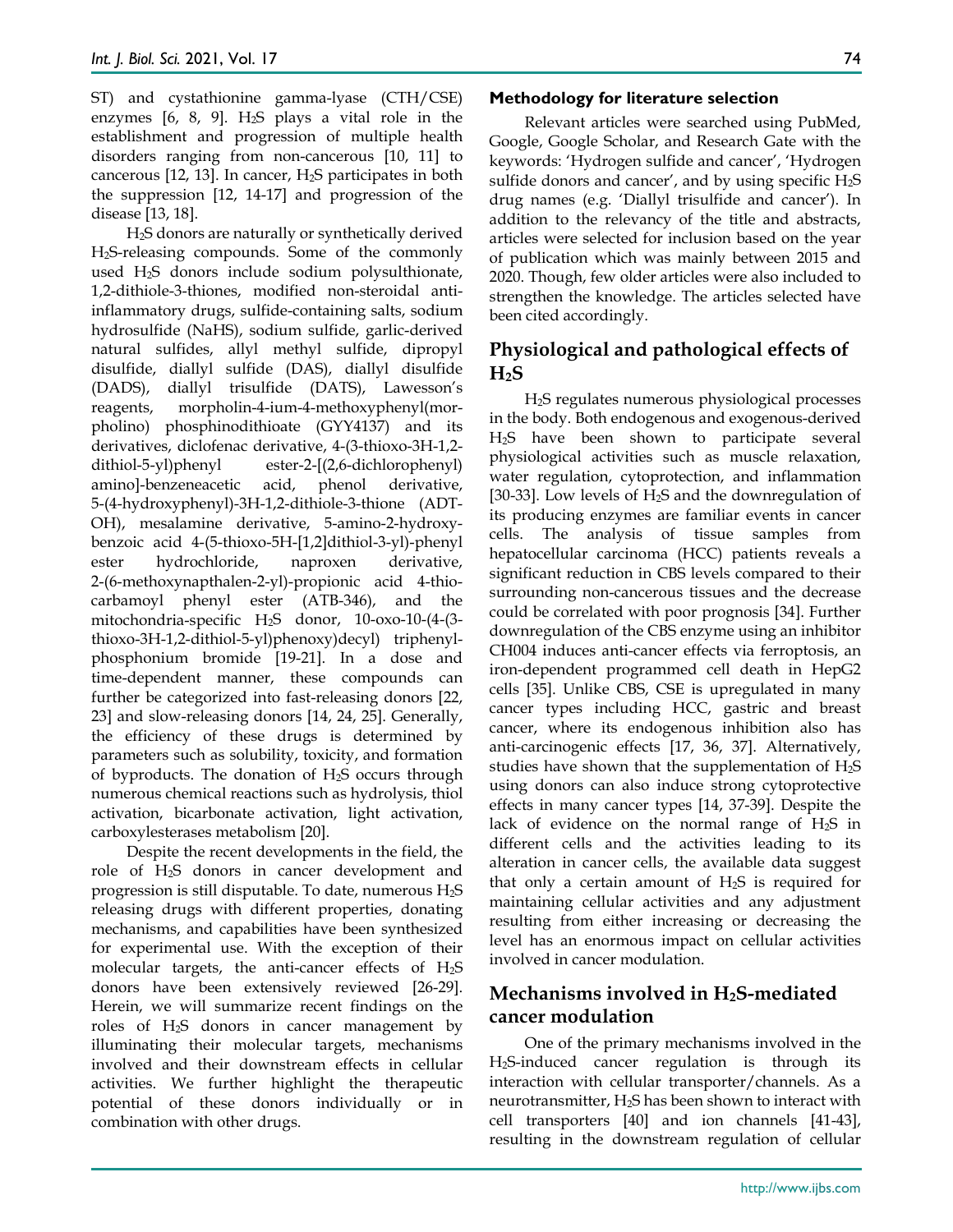activities [43-45]. It has been revealed that the treatment of HEK293 cells with 1 µM-1 mM NaHS inhibits voltage-gated T-type specifically Cav3.2 channels by promoting extracellular binding of zinc  $(Zn^{2+})$  [46]. At the downstream, the suppression of T-type channels can result in enhanced antitumor activities and improved sensitivity of cancer cells to drugs [47-49]. Studies also show that  $H_2S$  donors can trigger the activation of cellular transporters including ATP-binding cassette transporter A1 (ABCA1) [40] and glutamine transporter-1 (GLT-1) [50] by promoting nuclear translocation of peroxisome-proliferator-activated receptor alpha and inhibiting the extracellular signal-regulated kinase 1/2 (ERK 1/2) respectively. However, depending on the cancer type, the activation of ABCA1 and GLT-1 can either have inhibitory or promoting effects [45, 51-53]. Moreover, by interacting with GLT-1,  $H_2S$ donors can directly participate in modulating aerobic glycolysis (Warburg effect) which is a metabolic-hallmark of most cancer cells. Therefore, the impact of the activation of the above transporters by H2S donors in cancer should be further examined to clarify the mechanism and the subsequent responses. Besides, H2S can also interact with insulin receptors and toll-like receptors 4 (TLR4), resulting in the inhibition of phosphoinositide 3-kinase (PI3K)/AKT/mTOR [12], nuclear factor-kappa B (NF-кB) [54] and signal transducer and activator of transcription-3 (STAT-3) [55] pathways together with their corresponding cellular responses.

Another key mechanism involved in the regulation of cellular activities is the functional interconnection between H2S and other gasotransmitters. This potential link between  $H_2S$ , CO, and NO serves as a crucial mechanism exploited by H2S donors in regulating cancer activities. Exclusively, exogenous treatment with donors of either of the three gasotransmitters can reduce cancer progression by facilitating reactive oxygen species (ROS) tolerance, anti-proliferative and pro-apoptotic responses in human breast cancer [56-58]. Moreover, a recent study indicates that treatment with either NO, CO, or H2S donors (namely S-nitroso-N-acetyl-D,L-penicillamine, carbon monoxide releasing molecule-A1, and GYY4137, respectively) promotes anti-carcinogenic activities in colon cancer cells HCT116 in a dose-dependent manner by regulating AKT, cyclic guanosine monophosphate (cGMP)/ VASP, and P44/42 mitogen activated protein kinase (MAPK) pathways [16]. With respect to the link, study shows that the treatment of cancer cells with DAS, DATS, and diallyl tetrasulfide can significantly reduce tumor growth mechanistically by upregulating heme oxygenase-1 (HO-1) expressions through MAPK and

PI3K-mediated activation of nuclear factor erythroid-2 related factor-2 (Nrf-2) pathway [59-61]. The downstream effect of HO-1 is the catalysis of heme to biliverdin, a reaction that releases CO as a byproduct [62]. It is also worth noting that treatment with CO donor photo-CORM [Mn (CO)<sub>3</sub>] reduces the antioxidant status by inhibiting the bioactivity of  $H_2S$ producing enzyme CBS in breast cancer cells [63]. Moreover, it has been reported that both the treatment with 20-100 µM NaHS following the inhibition of long non-coding RNA sONE (an endothelial NO regulator) on breast cancer cells MDA-MB-231 for 72 hours, or the co-treatment of NaHS with 40-100 µM doses of NO donor diethylenetriamine NO adduct (DETA/ NO) can reverse the antitumor effects of NaHS by regulating cGMP pathways [64]. Similarly, NaHS treatment also increases the production of NO and its associated cytoprotective effects in a pH-dependent manner in murine brain homogenate and L1210 leukemia cells conceivably via S-nitrosothiolsignaling pathway [65]. In summary, the above data indicate the interaction between  $H_2S$ , CO, and NO to play a significant part in regulating cancer activities, which is in addition to its interaction with cell receptors and transporters.

# **Role of H2S donors in cancer**

The response of cancer cells to  $H<sub>2</sub>S$  donors varies substantially depending on the donor type, concentration and cancer types. Here, we will discuss the effects of these donors in cancer by illuminating cancer-promoting activities (including immune response, gene transcription and translation, and cell growth), cancer inhibitory events (such as cell cycle arrest, autophagy, and apoptosis), anti-cancer drug sensitivity and *in vivo* tumor growth.

# **Cancer suppressing activities**

# H2S donor regulates immune responses

The immune system plays an important role in maintaining normal cellular activities. In the initial stages of cancer, it helps in tumor inhibition by removing immunogenic cancer cells, however, in later stages it is manipulated to facilitate cancer growth and progression [66]. One of the ways in which cancer cells escape from being destroyed by the immune system is through regulatory T cells (Tregs) [67]. By regulating the transforming growth factor-beta  $(TGF- $\beta$ ), Tregs can markedly promote epithelial$ mesenchymal transition (EMT) of HCC cells [68] and suppress the cytotoxicity of the expanded tumor-specific CD8 T cells [69]. High frequency of FOXP3+ CD4+ CD25+ regulatory T cells has been shown to facilitate cancer progression in pancreatic ductal adenocarcinoma [70] and HCC [71]. Though,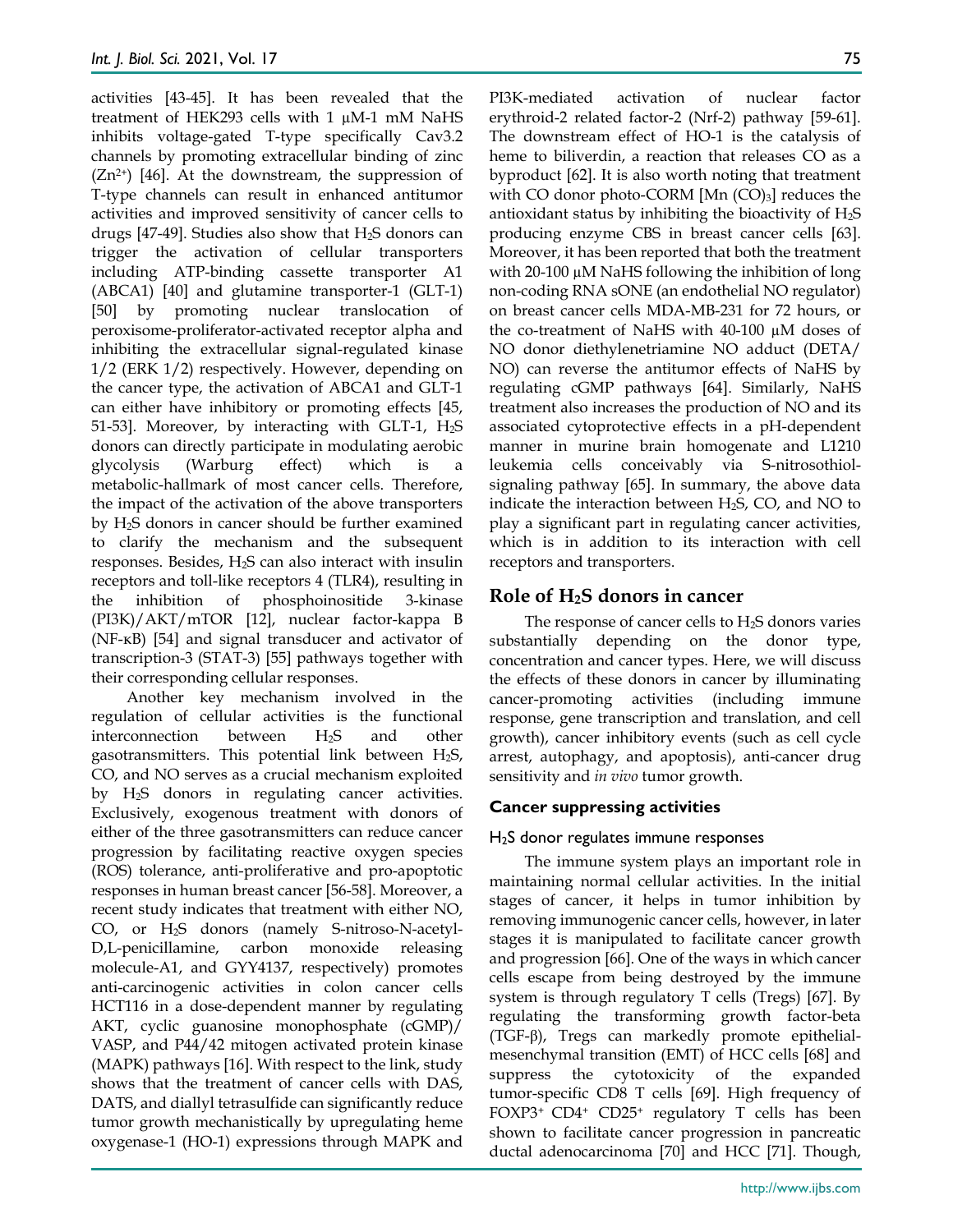the binding of ten-eleven translocation methylcytosine dioxygenases 1 and 2 (Tet 1 and 2) to FOXP3+ can help to maintain the stability and functions of Tregs [72, 73]. A substantial reduction in the expressions of Tet genes has been reported in several cancer types including colon and breast cancer and their upregulation promotes tumor-suppressing effects [74-77]. It has been revealed that treatment with  $H_2S$ donors can stimulate DNA demethylation and Tregs-associated immune responses in CD4+ T cells by increasing the expressions of Tet 1 and Tet 2 genes via the sulfuration of nuclear transcription factor Y subunit beta in H2S-deficient mice model [78]. However, whether  $H_2S$  donors can deregulate Tet 1 and 2 in cancer types including ovarian cancer [79] and where the Tet 1 and 2 genes are overexpressed need to be further investigated.

Peroxynitrite, an extremely reactive compound formed from the reaction between NO and superoxide radicals, is known to promote DNA damage and trigger autoantibody in cancer patients [80]. Filipovic et al. reports that  $H_2S$  treatment can effectively prevent the effects of peroxynitrite by reacting with the compound under inflammatory conditions to form sulfinyl nitrite, an NO-releasing compound [81]. Furthermore, treatment with NaHS protects glomerulus mesangial and Jurkat cells against antibody-induced cell lysis and apoptosis by sulfurating the humoral effector molecules thereby reducing antibody binding ability [82]. NaHS also suppresses the activation of the complement alternative pathway (AP), an important effector molecule of innate immunity. Regardless, the effect of the inhibition is still uncertain since both overactivation and underactivation of the pathway have been observed in cancer [83, 84]. In addition, whether the event could impair immune response and expose patients to other infections needs further exploration. Collectively, these data imply an essential role of  $H_2S$  in regulating immune activities and associated diseases including cancer through the regulation of key immune regulators.

## $H<sub>2</sub>S$  donor mediates gene transcription and translation

The transcription and translation factors are vital entities that regulate the generation of RNA molecules and amino acid sequences respectively [85, 86]. The dysregulation of transcription and translation factors are common events in cancer cells [87, 88]. It has been shown that treatment with  $H_2S$  donors can effectively regulate numerous transcription factors including NF-кB [32], STAT-3 [55], and Nrf-2 [89-91] that are involved in inflammation, apoptosis, and oxidative stress events. Moreover, GYY4137 treatment can significantly downregulate the expression of

transcription factor Krüppel-like factor 5 (KLF-5) [92], which in turn regulates the SRY-box transcription factor-4 [93] and NF-кB [94].

Besides,  $H_2S$  plays a key role in regulating the post-translation modification of protein via sulfuration [95]. In mouse embryonic fibroblast cells (MEF) and HeLa cells, treatment with  $100 \mu M$  NaHS significantly increases the phosphorylation of eukaryotic translation initiation factor 2 subunit alpha (eIF2α) partially through the suppression of protein phosphatase 1c as a result of its persulfidation at cysteine (Cys)-127 [96]. Even though the phosphorylation of eIF2α decreases protein synthesis, the incident can result in the promotion of cell migration and ultimately cancer metastasis [97]. Hence, the interaction between  $H_2S$  and eIF2- $\alpha$ , and its implication in carcinogenic activities needs to be further investigated. Alternatively, treatment with NaHS or GYY4137 could protect against apoptotic and inflammatory responses by sulfurating the p65 subunit of NF-кB at Cys-38 in monocyte/macrophage THP-1 cells, RAW macrophages and human embryonic kidney (HEK-293) cells [98, 99]. In addition, NaHS, GYY4137 or DATS treatments improves antioxidant status through post-translation modification of Kelch-like ECH associated protein 1 (Keap 1), a redox-sensitive protein with the first two donors mediating the sulfuration at Cys-151 [100, 101] and the later at Cys-288 residues [100, 102]. Also, a report by Hourihan et al. reveals the formation of a disulfide bond and sulfuration of Keap1 at Cys-226 and Cys-613 following NaHS treatment in COS 1 cells [103]. The resulting sulfuration-induced inhibition of Keap 1 exerts anti-proliferation responses through the activation of the Nrf-2 antioxidant pathway. Meanwhile, in hypertensive rats, GYY4137 treatment attenuates the transcription activities of KLF-5 via S-sulfuration of specificity protein-1 (SP-1) at Cys-664 [92], thus stimulating anti-cancer responses [104]. Generally, H2S donors interact with key transcription and translation factors involved in cellular activities, most of which are considerably dysregulated in cancer cells which confirm their potential in cancer treatment.

## H2S donor blocks cell cycle

Targeting cell cycle-mediating processes have been identified as a viable therapeutic option for treating numerous disorders including neurodegenerative disorders [105] and cancer [106]. Cell cycle arrest is an important event responsible for evaluating cellular damages and initiating apoptosis [107]. Cell cycle contains 4 main phases, namely Gap 1 (G1), Synthesis (S), Gap 2 (G2), and Mitosis (M) phase, that are closely monitored by the G1/S and G2/M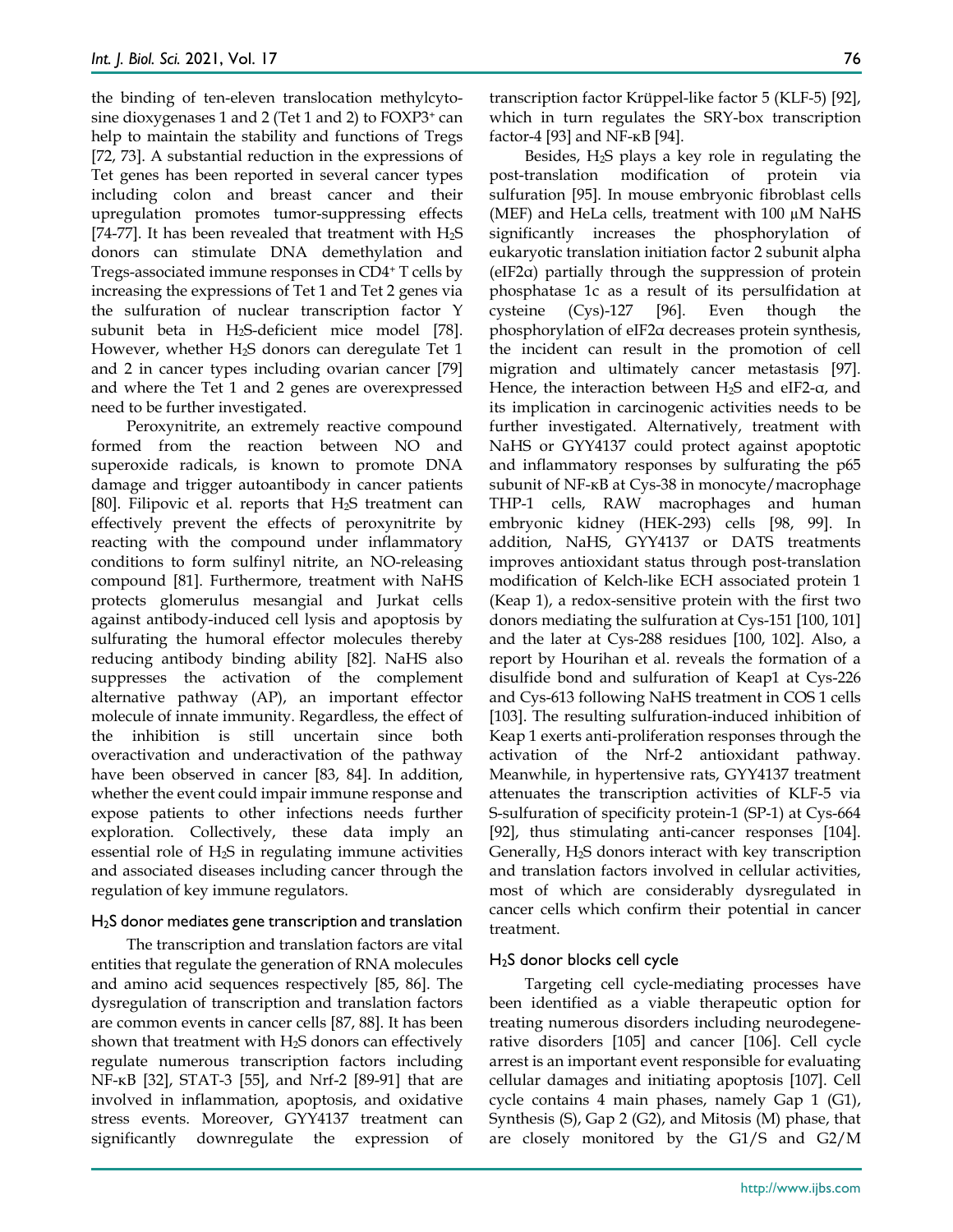checkpoints [108]. Besides, cells exit the cycle temporarily or permanently by entering the quiescent/resting phase (G0). The activation of cell cycle regulators, cyclin-dependent kinases (CDK) helps to switch the cycle on and off [109]. Both cell cycle checkpoints [110] and CDKs [111] have been established as the vital targets in cancer treatment. The administration of GYY4137 induces cell cycle arrest at G1/S checkpoint in HCC cells [55], and S-G2/M phases in colorectal cancer [15] and breast cancer cells [14]. Moreover, NaHS treatment prevents cell cycle progression by triggering G0/G1 arrest in breast cancer [112] and non-small cell lung cancer (NSCLC) [113].

It has also been revealed that treatment with DATS can promote DNA damage and G2/M arrest through the activation of ataxia telangiectasia mutated kinase and upregulation of nuclear exportation of cell division cycle 25C protein in thyroid and bladder cancer [114, 115], and by delaying nuclear translocalization of CDK1 in prostate cancer [116]. Moreover, DATS increases the expressions of intercellular cyclins (A2 and B1), apoptotic markers (Bcl-2-associated X protein (Bax), p53, cleaved caspase 8, 9, and cytochrome c) and histone 3 phosphorylation in gastric cancer [117, 118]. In osteosarcoma cells, DATS treatment mediates ROS-dependent G0/G1 arrest by suppressing the protein expressions of cyclin D1 and increasing those of p21 and p27 [119]. The protective effects of DATS is induced via the activation of MAPK and AMP-activated protein kinase (AMPK) as well as the inhibition of PI3K/Nrf-2/AKT pathways [117-119].

Besides, treatment with DADS also induces G2/M arrests in pancreatic [120], ovarian [121], and colon cancer cells [122] by promoting DNA-damage and activating mitochondria apoptotic pathways. In summary, H2S donors regulate cell cycle progression by interacting with cell cycle regulators and checkpoints, suggesting the potential of these compounds in cancer treatment.

## H<sub>2</sub>S donor attenuates cell proliferation and viability

Cancer cells are characterized by abnormal/ uncontrolled proliferation resulting into their accumulation. The link between cell cycle regulators and signaling pathways plays a crucial role in regulating cell proliferation and viability. H<sub>2</sub>S donors modulate cell proliferation and viability by interacting with the cell cycle regulators and related signaling pathways [118, 119, 123]. In colon and breast cancer, GYY4137 treatment attenuates pro-proliferation activities by promoting cell cycle arrest, apoptosis, and necrosis [14, 15]. Also, treatment with DATS decreases cell viability and proliferation in

gastric cancer [118], osteosarcoma [119], and glioma [123] through the activation of MAPK and suppression of PI3K/AKT cascades, and wingless integrated  $(Wnt)/beta$  catenin  $(\beta$ -catenin) pathways respectively. Concomitantly, treatment with DADS downregulates cyclin D1 and *c-*myc in osteosarcoma [119], and CDK1 and Cyclin B1 in ovarian cancer [121]. As a tumor suppressor, NaHS also inhibits the growth of HepG2 cells by regulating PI3K/AKT/ mTOR pathway [38] and that of breast cancer MCF-7 cells via p38 MAPK pathway [112]. Overall, H<sub>2</sub>S donors regulate cell proliferation and viability in a cell/dose/time-dependent manner by interacting with a wide range of signaling cascades. The above evidences indicate that these donors can serve as a potential candidate in cancer treatment through their ability to regulate key cellular pathways associated with proliferation and viability activities. The summary anti-cancer pathways regulated by  $H_2S$ donors is depicted in Figure 1.

## H<sub>2</sub>S donor inhibits cell migration and invasion

Migration and invasion are key players in cancer metastasis and progression. Under these processes, an individual or a collective cluster/strand/cords of cancer cell(s) detach from the primary tumor, penetrate the stroma of the surrounding tissue, enter the blood vessels, and eventually be transported into other organs [124]. The whole process is regulated by a comprehensive group of enzymes including extracellular matrix-degrading enzymes, matrix metalloproteinases (MMPs), adhesive enzymes (E-cadherin), desmosomes, and integrins [125]. It has been revealed that treatment of HCC cells with 600-1000 µM NaHS effectively inhibits migration and invasion in a concentration-dependent fashion through the regulation of epidermal growth factor receptor (EGFR)/ERK/MMP-2 and PTEN/AKT pathways [126]. Similarly, in thyroid cancer cells, 200 µM NaHS treatment inhibits migration activities by deactivating the PI3K/AKT/mTOR and MAPK pathways [127]. In lung cancer A549 cells, treatment with 100  $\mu$ M NaHS significantly reduces nickel-induced EMT and migration by regulating TGF-β1 pathway [128]. Moreover, NaHS decreases the protein levels of MMP-2 in gastric cancer [39], and EMT-inducing snail (SNAI 1) in breast cancer [112]. A previous study conducted using DAS, DADS, and DATS in colon cancer Caco-2 cells indicates a significant reduction in migration-associated proteins MMP-2, -7, and -9 [129], with DATS showing the highest inhibition rate followed by DADS and DAS. In colon cancer HT29 cells, DATS prevents the angiogenesis and migration by suppressing vascular endothelial growth factor (VEGF), MMPs and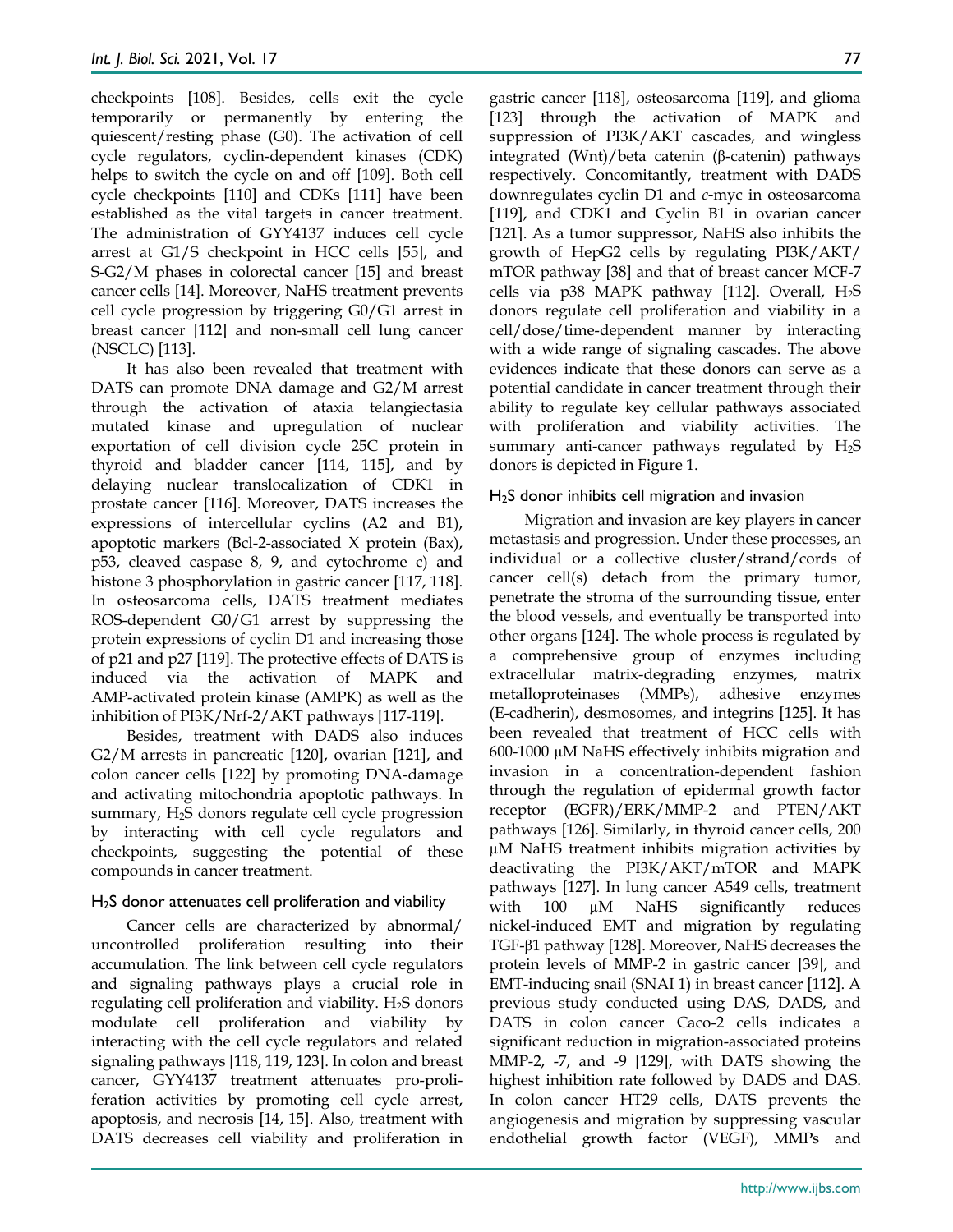inhibiting p38MAPK, focal adhesion kinase (FAK) and JNK signaling cascades [130]. Similarly, DATS reduces the migration and invasion of glioma cells by impeding the activation of  $Wnt/\beta$ -catenin pathways [123]. Besides, treatment with DADS prevents migration and invasion of breast cancer stem cells by suppressing the glycolytic enzyme pyruvate kinase M2-induced activation of the AMPK pathway as well as by increasing and decreasing the levels of E-cadherin and vimentin, respectively [131]. The treatment with DADS also inhibits Rac1/PAK1/ LIMK1/cofilins signaling cascades in colon and gastric cancer [132, 133]. The above data suggest that H2S donors regulate migration and invasion activities through their interactions with numerous pathways and enzymes (Figure 2).

#### H2S donor promotes autophagy

Autophagy is a key process involved in maintenance of cell homeostasis by degrading damaged organelles and misfolded proteins, thereby recycling nutrients and other essential materials [134]. Autophagy is associated with both tumor suppression and progression depending on the tumor stage [135-140]. The mTOR pathway has a decisive role in regulating autophagy, therefore targeting this pathway directly or indirectly through its upstream regulators helps in modulating the process [140]. One of the main events used to confirm the occurrence of autophagy is the conjugation of microtubuleassociated protein 1A/B light chain 3, LC3 I to LC3 II, which is incorporated into the complex degradation machinery [141]. A study by Yue et al. shows a significant increase in protein levels of LC3 II accompanied by the inhibition of PI3K/AKT/mTOR pathway following the treatment of MG-63 osteosarcoma cells with DADS [142]. Similarly, in myeloid leukemia cells, treatment with DADS decreases cell viability and increases apoptosis by inactivating the mTOR pathway [143]. Moreover, the administration of NaHS effectively triggers protective autophagy in HCC cells by regulating the mTOR pathway [38]. Collectively, these data identify the interaction of H2S donors with the mTOR signaling pathway as a crucial event in promoting autophagy and apoptosis thence preventing cancer progression.

#### H2S donor induces apoptosis

Apoptosis, a caspase-dependent programmed cell death, is amongst the highly investigated targets in cancer treatment. It helps to maintain normal cell metabolism by destroying specific cells that are not required without affecting their healthy neighbours [144]. So far three major signaling pathways namely intrinsic, extrinsic [145], and perforin/granzyme B pathway [146] are known to induce apoptosis, all of which play an essential role in cancer modulation. Mitochondria, cell surface death receptors/adaptor



Figure 1. The diagrammatic illustration of the pathways regulated by H<sub>2</sub>S donors in cancer suppression. H<sub>2</sub>S donors regulate STAT-3, MAPK, AMPK, PI3K-mTOR, p53, ATM-CHK1/2-CDC25C, NF-кB, and Ras-Raf-Mek-Erk pathways together with the intercellular pH and cell cycle regulators resulting into the inhibition of cell cycle progression and promotion apoptosis. (STAT-3: signal transducer and activator of transcription-3; MAPK: mitogen-activated protein kinase; AMPK: AMP-activated protein kinase; PI3K: phosphoinositide 3-kinase; mTOR: mammalian target of rapamycin; p53: tumor protein 53; ATM: ataxia telangiectasia mutated kinase; CHK1/2: checkpoint kinases 1/2; CDC25C: cell division cycle 25 C protein; NF-кB: nuclear factor-kappa B; Raf: rapidly accelerated fibrosarcoma; ERK: extracellular signal-regulated kinase)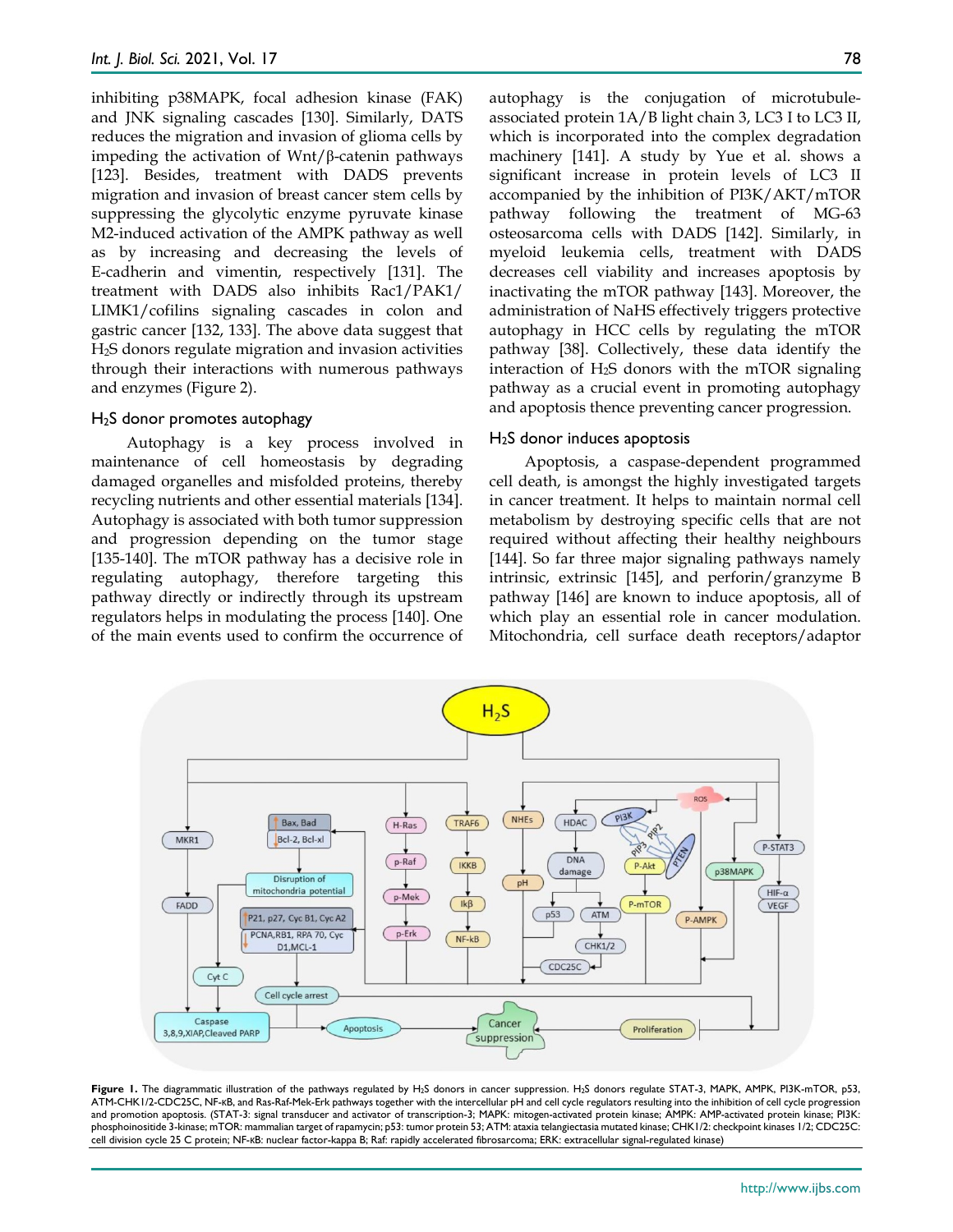proteins and the immune system are the main regulators for each pathway respectively. The activation of cysteine protease enzymes known as caspases is the common objective for all apoptotic pathways which result in the initiation and execution of proteolytic degradation by cleaving specific substrates such as poly adenosine diphosphate-ribose polymerase (PARP) and DNA fragmentation factor [147]. Apoptotic pathways principally rely on proapoptotic caspase-2, -8, -9, and -10 for the initiation phase and caspase-3, -6, and-7 for the execution phase [148].

H2S donors regulate apoptosis in cancer cells by interacting with numerous apoptosis-inducing pathways [15, 149]. The treatment with GYY4137 elevates the expressions of apoptotic markers caspase-9 and cleaved PARP in breast cancer MCF-7 cells, colorectal cancer Caco-2 cells [15], and ovarian cancer A2780 cells [150], with little or no effects in normal cell lines IMR90 cells [14] and Ea. hy926 [150]. STAT-3 pathway plays a crucial role in inducing apoptosis, and blocking this pathway is associated with improved apoptotic activities in different cancer types including lung cancer [149], pancreatic cancer [151], and HCC [152]. Treatment with GYY4137 significantly increases apoptotic activities in HCC cells by preventing both interleukin-6 and JAK-2 induced phosphorylation of STAT-3 [55].

Furthermore, treatment with NaHS upregulates the expressions of apoptosis-related genes caspase-3 and Bax and suppresses that of anti-apoptotic marker B cell lymphoma 2 (Bcl-2) by regulating p38 MAPK and p53 pathways [153]. Likewise, treatment of human melanoma cells with ATB-346 promotes cell death by reducing the activities of cyclooxygenase-2 (COX-2) and inhibiting AKT and NF-кB signaling pathways [154]. It has also been shown that the administration of ADT-OH can enhance anti-cancer activities in melanoma by reducing makorin ring finger protein 1 levels and preventing the degradation of IkBα, resulting in the accumulation of apoptotic adaptor protein Fas-associated protein with death domain and inhibition of NF-кB, respectively [155]. In different cancer types, treatment with DATS has been shown to induce cell death by promoting mitochondria-mediated DNA damage [114] and by regulating AMPK [117], c-JUN N-terminal kinases (JNK) [119], PI3K/AKT [120], p38MAPK [156], and NF-кB [157] signaling pathways. Likewise, DADS treatment suppresses cancer progression by facilitating DNA damage [120] and inhibiting PI3K/AKT/mTOR [142, 143] and NF-кB pathways [32]. In addition, compared to NaHS and GYY4137 treatments, breast cancer cells show extremely high apoptotic index when administered with HA-ADT (a conjugate formed with hyaluronic acid (HA) and ADT-OH) [12].



Figure 2. The diagrammatic illustration of the mechanism by H<sub>2</sub>S donors in regulating autophagy and cell migration. H<sub>2</sub>S reduces the levels of p62 and elevates those of Atg5 and LC3-II to facilitate the formation of autophagosomes resulting in autophagy. Also, H<sub>2</sub>S suppresses the protein levels of p-PI3K, p-AKT and mTOR resulting in the downstream regulation of p-70S6K expressions and subsequently autophagy. By regulating PI3K, H2S also downregulates the expressions of Rac-1, PAK-1, and cofilin thereby reducing MMP-2, -7, -9, N-cadherin and vimentin levels, and increases TIMP 3 and E-cadherin levels resulting in the inhibition of cell migration. H2S further activates Wnt/β-catenin pathway to suppress migration activities, and inhibits NF-қB and MAPK pathways to reduce migration and invasion activities. (p62: nucleoporin 62; Atg5: autophagy-related protein 5; LC3 II: LC3-phosphatidylethanolamine conjugate; PI3K: phosphoinositide 3-kinase; AKT: protein Kinase B; mTOR: mammalian target of rapamycin; p-70S6K: ribosomal protein S6 kinase beta-1; Rac-1: Ras-related C3 botulinum toxin substrate 1; PAK-1: p21-activated kinase 1; MMPs: matrix metalloproteinases; TIMP 3: tissue inhibitor of metalloproteinase-3; MAPK: mitogen-activated protein kinase; NF-кB: nuclear factor-kappa B).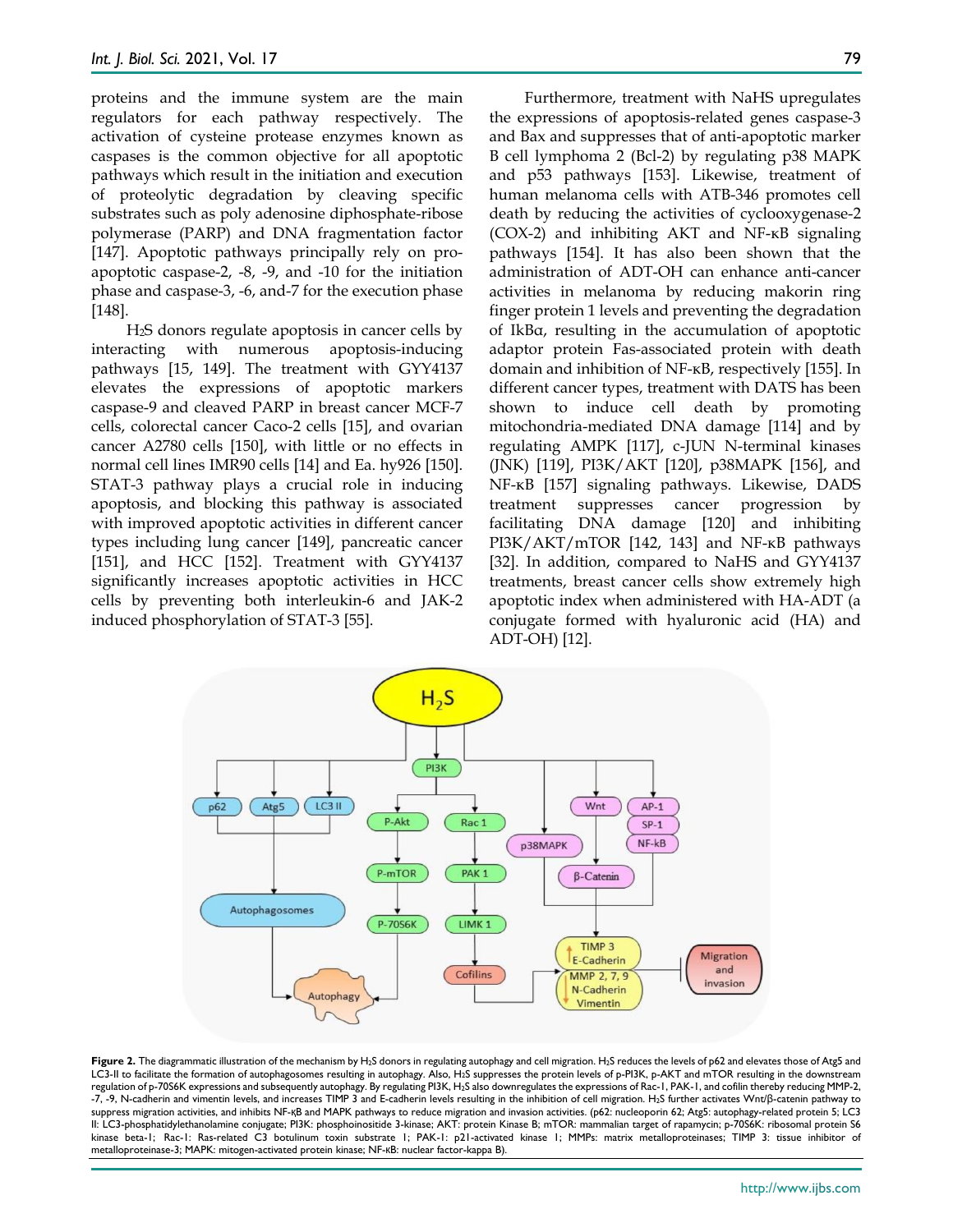The extracellular acidic microenvironment is the key feature that differentiates cancer cells from non-cancer cells [158]. The high rate of glycolysis in cancer cells results in the accumulation of lactic acid, leading to the reduction of intracellular pH (pHi) [159]. Anion exchangers (AEs) and sodium/proton exchangers (NHEs) are key regulators of intracellular acidity recruited to adjust the decreasing pHi via active transportation of proton  $(H^+)$  to the extracellular environment, making it more acidic compared to the intracellular environment [160, 161]. A previous study indicates that low pHi enhances apoptosis through DNA fragmentation and activation of caspases [162]. It has been revealed that treatment with GYY4137 increases intracellular acidity by promoting glycolysis and inhibiting the activities of NHEs and AEs [150, 163]. However, compared to GYY4137, FW1010 (a structural analogue of GYY4137) promotes pHi-mediated cell death more efficiently [163]. Moreover, synergizing GYY4137 with metformin (glycolysis-inducing type 2 diabetes mellitus drug) or simvastatin (a cholesterol/ lipid-lowering drug targeting monocarboxylate transporter-4 (MCT-4)) aggravates the hyperacidityinduced cell death compared to treatment with individual drugs [164]. This confirms that the interaction of donors with glycolysis in cancer suppression, and suggests a new direction of combination therapy comprising of H2S donors and glycolysis regulators (Figure 3). Overall, donor type and concentration play key roles in the regulation of apoptosis, however, slow-releasing donors and garlic-derived donors are more effective and efficient compared to the fast-releasing H2S donors. Regardless, their abilities to induce apoptosis by promoting intracellular acidification and activating both intrinsic and extrinsic apoptotic pathways suggest these donors can be used to target the majority of apoptotic pathways altered in cancer cells.

## H2S donor enhances cancer drug sensitivity

Targeting cancer cells with more than one drug (combination therapy) that targets more than one pathway helps to reduce drug resistance and increase the efficiency of the treatment [165]. The combination therapy can be chemotherapy and radiotherapy, chemotherapy and surgery, radiotherapy and surgery, or all three. In addition to their abilities to induce anti-cancer effects in drug resistant cancer cells such as cisplatin-resistant NSCLC A549/DPP cells [113],  $H<sub>2</sub>S$  donors improve the sensitivity and reduce resistance to anti-cancer drugs [118, 166]. The downregulation of metallothionein 2A (MT2A), a stress protein is associated with poor prognosis in

gastric cancer patients [167]. It has been reported that DATS treatment can elevate both the mRNA and protein levels of MT2A, thereby improving the sensitivity of the anti-cancer drug, docetaxel (DOC), as well as the survival of gastric cancer patients [166]. In human osteosarcoma cells, treatment with DATS reduces drug resistance by suppressing multidrug resistance protein 1 (P-gp1) [168]. Furthermore, NaHS improves radiosensitivity in breast cancer by increasing tumor oxygen levels [23]. NaHS also decreases hepatotoxicity induced by anti-cancer drug, methotrexate (MTX) [169]. Collectively, cancer cells treated with donor-containing combination therapy demonstrate enhanced sensitivity and reduced drug resistance. Despite the need for further investigation, the data above indicate that  $H_2S$  donors can regulate sensitivity and resistance-associated genes to enhance the anti-cancer activities of other drugs and further support their potential in cancer treatment.

## H2S donor reduces tumor growth *in vivo*

*In vivo* xenograft tumor mice model is the most commonly used preclinical tool to determine the drug delivery system and response [170]. Under the assessment, several parameters such as body weight, tumor mass, tumor volume, and protein expressions are analyzed and the results are compared with the control group. It has been shown that treatment of breast cancer tumor mice model with HA-ADT donor can effectively inhibit tumor growth and proliferation [12]. Moreover, the treatment of leukemia xenograft tumor model with 100-300 mg/kg GYY4137 shows a significant reduction in tumor volume with no change in body weight or gross behaviour [14]. GYY4137 donor (50 mg/kg/day) also reduces subcutaneous HepG2 tumor growth by regulating STAT-3 pathway [55]. Besides, treatment with DADS/DATS inhibits *in vivo* tumor growth by reducing tumor size, weight, and regulating several factors involved in cancer progression [123, 130, 131]. A study by Chandra-Kuntal, et al. also reports a significant reduction in tumor size and the downregulation of p-STAT-3 levels following the treatment of prostate cancer mice model with 2 mg DATS [171]. In colon and gastric cancer mice model, DADS treatment promotes anti-cancer responses by reducing the level of vimentin and increasing that of E-cadherin [132, 133]. Similarly, the treatment of HCC xenograft nude mice model with 0.8-1 mM NaHS can effectively inhibit tumor growth and progression [126]. In summary, the evidence suggests that  $H_2S$  donors have a dominant anti-cancer effect by reducing tumor volume, weight, growth, and regulating p-STAT-3 levels in a concentration-dependent manner.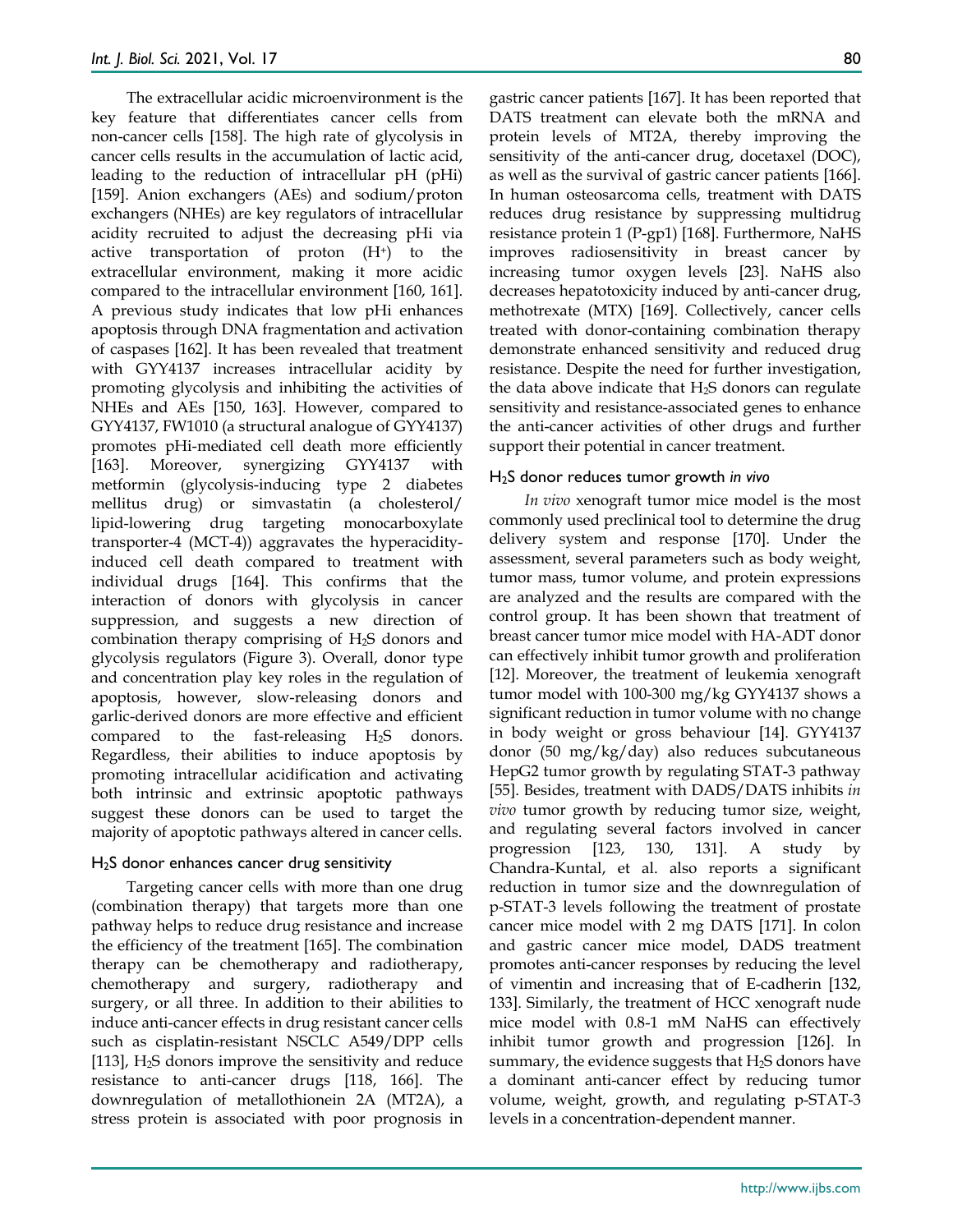

Figure 3. An illustration of the combination effect of H<sub>2</sub>S donors, metformin, and simvastatin in facilitating acidification-induced cell death. Metformin inhibits mitochondria complex 1, leading to the accumulation of AMP and the downstream activation of AMPK pathway. Next, AMPK increases NADPH which in turn facilitates the conversion of pyruvate into lactic acid thereby increasing intracellular acidity. H<sub>2</sub>S donors promote glycolysis and inhibit the activities of intracellular acidity regulators (NHEs and EAs). On the other hand, simvastatin prevents the exportation of lactate by inhibiting MCT-4. Together, all these processes cause cell death by decreasing intracellular pH. (AMPK: AMP-activated protein kinase; NADPH: nicotinamide adenine dinucleotide phosphate; NHES: sodium/proton exchangers; AEs: anion exchangers; MCT-4: monocarboxylate transporter-4).

## **Cancer promoting activities**

Despite the reported anti-tumor effect of  $H_2S$ donors, on numerous occasions cancer promoting activities have been reported in different cancer cells when treated with H<sub>2</sub>S donors especially NaHS. Therefore, we further discuss the tumor promoting effects of these donors and the pathways involved.

#### H2S donor promotes cell cycle progression

The pro-carcinogenic effects of  $H_2S$  are mainly induced by the facilitation of cell cycle progression and the activation of anti-apoptotic pathways. In oral squamous cell carcinoma, treatment with NaHS has been shown to facilitate cell cycle progression by downregulating the protein expressions of the DNA repairing RPA70 and tumor suppressor RB1, while upregulating those of the proliferating cell nuclear antigen (PCNA) and CDK4 [172]. In addition, the treatment decreases the expression of cell cycle-dependent kinase inhibitor 1 and activates the AKT/ERK 1/2 pathways [173]. It has also been reported that treatment of multiple myeloma cells with NaHS reduces the proportion of cells in G0/G1 arrest and increases their proportion in S and G2/M phases [174]. In summary, treatment with NaHS can stimulate cell cycle progression by amplifying the activation of AKT/ERK 1/2 signaling cascades.

#### H2S donor increases cell proliferation and viability

In addition to the promotion of cell cycle progression, studies also show that treatment with NaHS promotes cell proliferation and viability in esophageal carcinoma via the activation of heat shock protein 90 (HSP90) and JAK-2/STAT-3 pathways [18, 175]. In HCC cells, NaHS treatment activates EGFR/ERK/MMP-2, PTEN/AKT, STAT-3/COX-2, and NF-кB and inhibits JNK signaling pathways (Figure 4) [126, 176, 177]. Besides, the treatment of oral cancer cells (WSU-HN6, Tca83, and Cal27) with 1000 µM NaHS for 5 hours can enhance cell proliferation by activating COX-2/ERK/AKT pathways [178]. However, conflicting results have been reported in C6 glioma cells where one study shows oncogenic activities induced via the activation p38MAPK/ERK/COX-2 signaling cascades following 400-1600 µM NaHS treatment [179], while another study conducted on the same cell line (C6) using 250, 500, and 1000 µM NaHS shows anti-oncogenic effects accompanied by the activation of p38MAPK and p53 pathways [154]. With the dose-dependent and fast-releasing nature of NaHS, the above confusion may be caused by the possible loss of H2S during the preparation of the samples and volatilization of the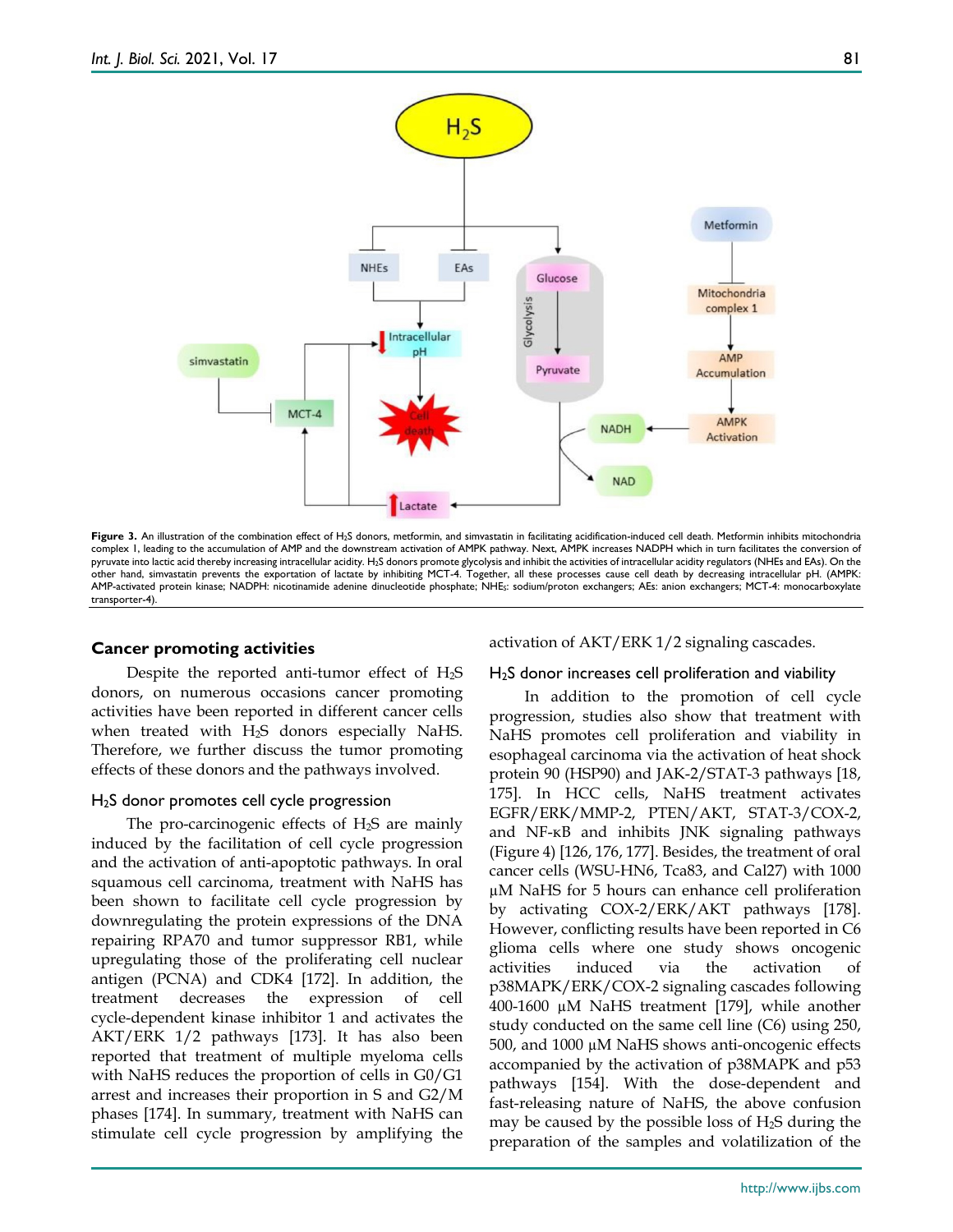gas in culture plates, since the half-life of the compound is about 5 minutes of which over 80% of H2S is formed within the first 10 seconds after dissolving the crystals [180]. Although, it's not clear how NaHS could result in stimulation of different MAPK isoforms, leading to the activation or deactivation of apoptotic pathway p53 [181-183]. In addition, it is not well understood as to why the effects of NaHS varies in different cancer types. Together, these data suggest that NaHS can impose pro-proliferating effects on cancer cells by promoting cell cycle progression and regulating the associated pathways.

#### H<sub>2</sub>S donor enhances cell migration and invasion

*In vitro* studies have reported that the incubation of endothelial cells with NaHS can significantly promote the migration and proliferation activities by stimulating HIF-α/VEGF, cGMP/protein kinase G as well as ATP-mediated potassium channels  $(K_{ATP})/p38$ MAPK cascades [184-186]. In breast tumor-derived endothelial cells, treatment with NaHS results in VEGF-mediated activation of Ca2+ channels and the promotion of cell migration [187]. Besides, treatment of thyroid cancer cells with 25-50 µM NaHS effectively enhances migration and invasion by activating PI3K/AKT/mTOR and MAPK pathways [127]. The  $H_2S$  donor-mediated cell migration has also been confirmed by elevated levels of MMP-2 and -9 protein levels in bladder cancer and esophageal carcinoma following administration of NaHS [18, 175, 188]. The cell migration-induced activation of AKT pathways have also been reported in multiple myeloma cells following the administration of NaHS [174]. Meanwhile, in EC 109 and PLC/PRF/5 cells, the treatment signals were via HSP90 and NF-кB pathways, respectively [18, 176]. These data suggest that treatment with  $H_2S$  donors can intensify cancer metastasis through the regulation of PI3K, NF-кB, and MAPK pathways.



**Figure 4.** The diagrammatic presentation of cancer-promoting pathways regulated with NaHS treatment. H2S donors stimulate HSP90, HIF-1α, AKT, LDHA, JAK-2, MAPK, KATP, cGMP, and NF-қB, but inhibit JNK pathway to exhibit tumor promoting effects. (HSP90: heat shock protein 90; HIF-1α: hypoxia-inducible factor 1 alpha; AKT: protein kinase B; LDHA: lactate dehydrogenase A; JAK-2: Janus kinase 2; MAPK: mitogen-activated protein kinase; KATP: ATP-sensitive potassium channels; cGMP: cyclic guanosine monophosphate; NF-кB: nuclear factor-kappa B; JNK: c-Jun N-terminal kinase).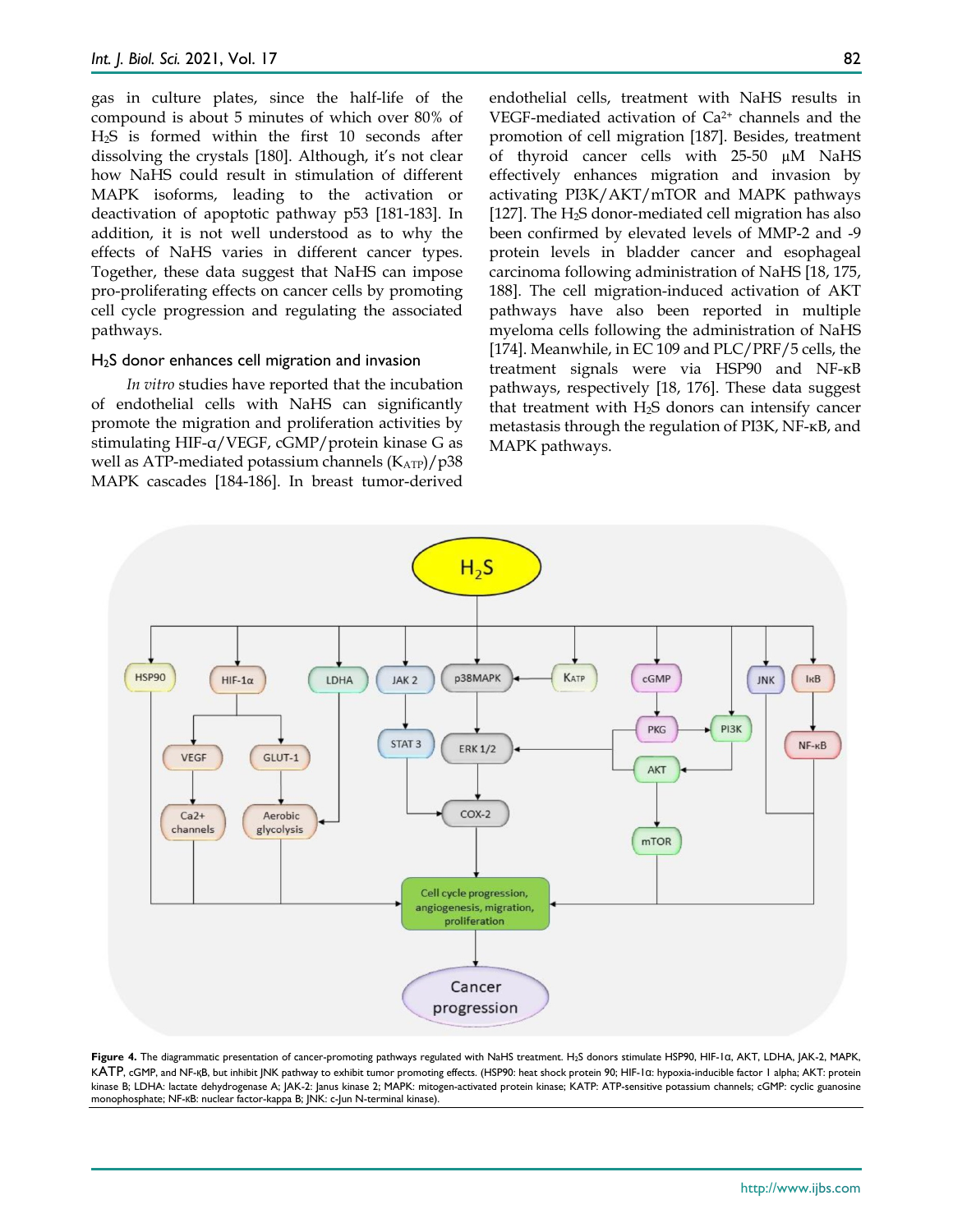#### H2S donor suppresses apoptosis

The ability to suppress apoptotic activities is among the key features of cancer cells. Generally, compounds that increase cell apoptosis have great potential in therapeutic application. With respect to H2S donors, despite the observed potential, conflicting reports show a reduction in apoptosis following the treatment with NaHS. For instance, a previous study indicates that treatment with NaHS reduces the expression of apoptotic marker caspase-3 and Bax but increases that of Bcl-2 via the regulation of HSP90 [18]. Similarly, in multiple myeloma, NaHS treatment increases the expression of Bcl-2 and decreases that of caspase-3 via the stimulation of AKT signaling [174]. In addition, it has been reported that NaHS treatment attenuates the expressions of caspase-9 and -12, and elevates those of VEGF and VEGFR in EC 109 cells [175]. In brief, NaHS can interact with key cell regulators, resulting in enhanced pro-cancer effects.

#### H2S donor stimulates angiogenesis

The development and growth of new blood vessels from pre-existing ones is known as angiogenesis [189]. It is a crucial process in tumor metastasis as it assures the supply of nutrients and other materials that are required for cell growth. In both normal and cancerous cells, angiogenesis is stimulated by VEGF proteins. A previous study suggests that H2S treatment can facilitate angiogenic responses such as microvessel sprouting of aortic ring via the regulation of  $H_2S/NO$  signaling [186]. It has also been reported that treatment with NaHS induces pro-angiogenic properties by overexpressing HIF-1α and downregulating micro RNA-640 via the vascular endothelial growth factor receptor 2-mTOR pathway [190]. Similarly, a recent study shows that treatment of NSCLC with NaHS stimulates HIF-1α, resulting in VEGF activation and subsequently angiogenesis [191]. Also, the treatment of EC 109 cells with 400  $\mu$ m of NaHS promotes vascular formation by increasing the expression of VEGF and activating HSP 90 pathway [18]. In brief, these data indicate that treatment with NaHS can promote cancer metastasis through the stimulation of angiogenesis which occurs via the stimulation of VEGF.

## H2S donor modulates cellular bioenergetics

Cancer cells undergo several adjustments in energy supply mode so as to sustain the increased requirements. Cancer cells have been reported to undergo aerobic glycolysis in addition to the common mitochondria pathway in order to fulfill the high energy requirements [192]. At lower  $H_2S$ concentrations, most cells are reported to consume

sulfide as a substrate in mitochondria sulfide-quinone reductase (SQR) of the mitochondria pathway, the event results in a reverse electron transfer in HT-29 colon cells [193]. A recent study indicates that  $H_2S$ signals by reprogramming energy metabolism which is in addition to the common pathway involving cysteine persulfidation [194]. The study also demonstrates the dominant role of SQR in inhibiting the anti-proliferative properties of  $H_2S$  at high levels. However, the involved mechanism is yet to be elucidated. Besides, it has been shown that the HIF-1α can positively mediate the functioning of glucose transporter-1 (GLUT-1), an important element in glucose transportation [195]. On the downstream, the activation of GLUT-1 promotes the Warburg effect and reduces apoptosis [196]. With respect to  $H_2S$ , the activation of HIF-1α mediated by NaHS treatment has been reported in NSCLC [191]. Therefore, it is possible that NaHS treatment could result in the elevation of cellular bioenergetics by enhancing HIF-1α and GLUT-1-mediated aerobic glycolysis. It has also been shown that the treatment of HCT116 colon cancer cells with low concentrations of GYY4137 increases mitochondrial function and glycolysis by persulfidating the Cys-163 of the lactate dehydrogenase A (LDHA) resulting in its stimulation [197]. The activation of LDHA could result in increased glycolysis and Warburg effect [198]. In summary, the above evidences indicate that  $H_2S$ donors can induce pro-proliferative effects by modulating cellular bioenergetics via the activations of HIF-1α and LDHA.

## **Conclusion**

H2S donors have consistently been associated with the treatment of numerous cancer types and at different stages. These donors have shown great results in suppressing different cancer types by regulating the associated cellular activities and signaling pathways. However, the alarming inconsistency shown specifically in the case of NaHS (Table 1) needs to be further addressed. Currently, one of the explanations pinpointed is the short-time and high concentration-releasing nature of NaHS resulting in temporary elevation of cellular H2S levels followed by its subsequent decline which opposes the normal slow-releasing cellular mode and eliminate NaHS as a viable option in clinical settings. Furthermore, limited information on byproducts and clearance mechanism of these donors which raise many questions concerning their applicability. Therefore, it is important to determine the viable range of H2S donors' concentration and examine physiological factors such as toxicity and clearance mechanism. In addition, the effects imposed by the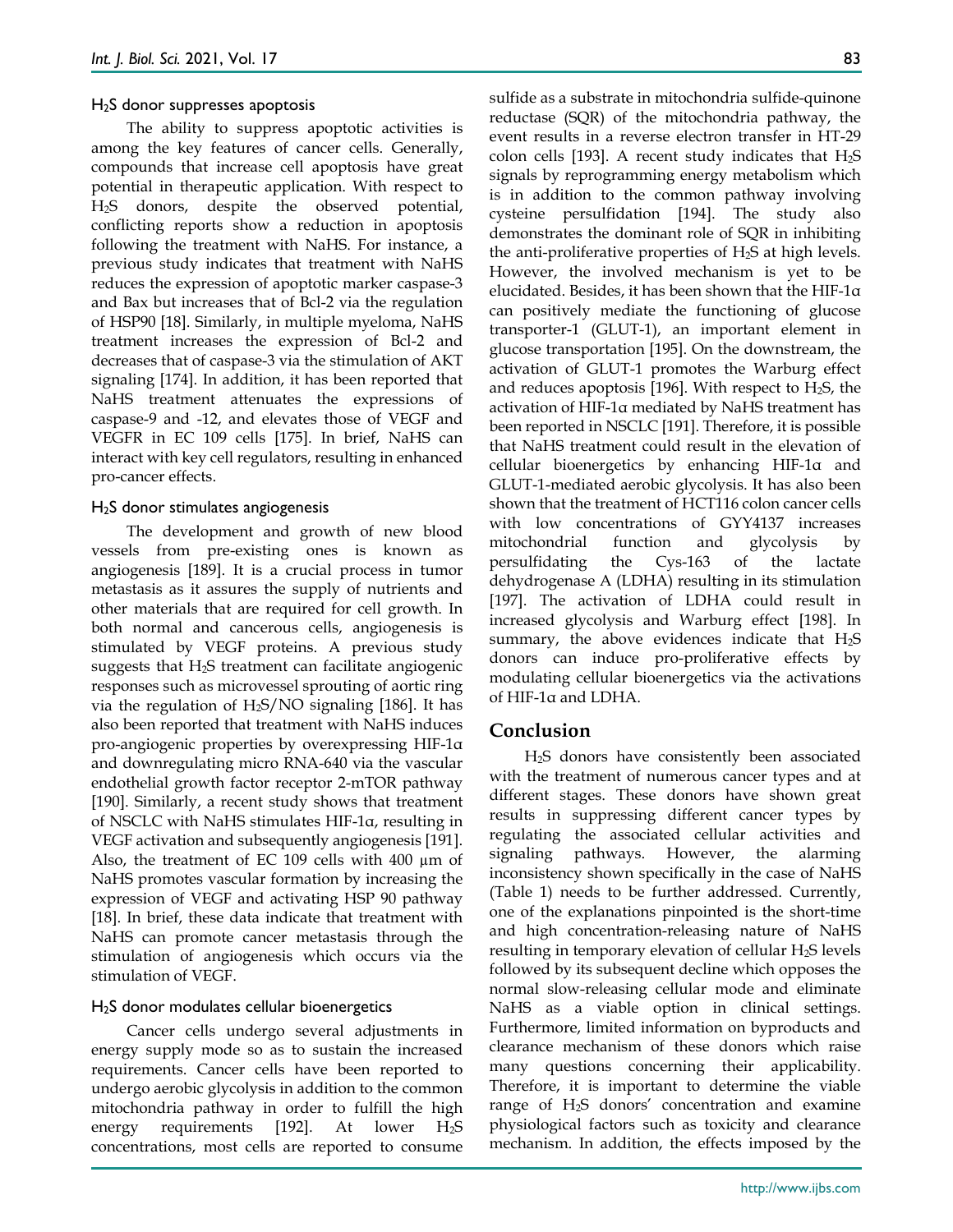physical and chemical properties of these donors, their possible interactions need further investigation for better understanding of possible side effects. The combination of these donors with other cancer drugs such as docetaxel and cisplatin have presented improved drug sensitivity and reduced resistance [167, 168]. Furthermore, the synergistic effects of  $H_2S$ donors with metformin/simvastatin have been shown to promote anti-cancer activities by elevating intracellular acidity and impairing pH regulators. The combination of H2S donors with metformin/ simvastatin or other cancer drugs might be useful in the treatment of advanced stages of cancer, and with the available data, it is worth conducting more animal studies and clinical trials to test the hypothesis. The effects of sulfuration-dependent post-translation modifications of proteins also need to be further investigated, since elevating the levels of  $H_2S$ increases the chance of sulfuration which might affect the primary functions of numerous proteins. In conclusion, H2S donors have shown great potential in cancer treatment individually and in combination with other drugs, with more researches still ongoing, it is possible that these donors could be a great addition to cancer therapy, however more work is needed to be done.

**Table 1.** The summary of the effects of NaHS in different cancer cell types.

| Cancer            | Cell lines              | NaHS doses         | <b>Effects on Cancer</b>        | References |
|-------------------|-------------------------|--------------------|---------------------------------|------------|
| types             |                         |                    |                                 |            |
| <b>Breast</b>     | MCF-7                   | 5-20 μM, 500 μM    | Inhibition                      | [14, 112]  |
| cancer            |                         |                    |                                 |            |
| HCC               | HepG2                   | 5-20 μM, 1000 μM   | Inhibition                      | [14, 38]   |
|                   | HLE                     | 1000 μM            | Inhibition                      | $[38]$     |
|                   | PLC/PRF/5               | 100-500 μM         | Promotion                       | $[13]$     |
|                   | <b>SMMC-7721</b>        | 10-100 μM          | Promotion                       | $[126]$    |
|                   | Huh-7                   | 400-1000 μM        | Inhibition                      |            |
| Thyroid           | TPC-1                   | 10-50 μM           | Promotion                       | $[127]$    |
| cancer            | TT                      |                    |                                 |            |
|                   | ARO                     | 200 μM             | Inhibition                      |            |
| <b>NSCLC</b>      | A549                    | 800 μM             | Inhibition                      | [113, 128] |
|                   | A549/DDP                |                    |                                 |            |
| Esophageal EC 109 |                         | 200-1000 μM        | Promotion                       | [18, 175]  |
| carcinoma         |                         |                    |                                 |            |
| Glioma            | C <sub>6</sub>          | 100-1600 μM        | Promotion/Inhibition [153, 179] |            |
| Gastric           | <b>SGC 7901</b>         | 200-800 μM         | Inhibition                      | $[39]$     |
| cancer            |                         |                    |                                 |            |
| Oral SCC          | <b>GMN</b>              | 200-1000 μM        | Promotion                       | [172, 178] |
|                   | $Cal-27$                |                    |                                 |            |
|                   | WSU-HN6                 |                    |                                 |            |
| Multiple          | <b>NCI-H929</b>         | 250-1000 μM        | Promotion                       | [174]      |
| Myeloma           |                         |                    |                                 |            |
| Bladder           | EI                      | $400 \mu M$        | Promotion                       | $[188]$    |
| Cancer            |                         |                    |                                 |            |
| Colon<br>Cancer   | <b>HCT 116</b><br>SW480 | $50 - 200$ $\mu$ M | Promotion                       | [173, 199] |
|                   |                         |                    | Inhibition                      |            |
|                   | SW480                   | $1000 \mu M$       |                                 |            |

# **Abbreviations**

H2S: hydrogen sulfide; CBS: cystathionine beta-synthase; 3-MPST: 3-mercaptopyruvate sulfurtransferase; CSE: cystathionine gamma-lyase; NaHS: sodium hydrosulfide; DAS: diallyl sulfide; DADS: diallyl disulfide; DATS: diallyl trisulfide; GYY4137: morpholin-4-ium-4-methoxyphenyl(morpholino) phosphinodithioate; ADT-OH: 5-(4-hydroxyphenyl)-3H-1,2-dithiole-3-thione; ATB-346: 2-(6 methoxynapthalen-2-yl)-propionic acid 4-thiocarbamoyl phenyl ester; ABCA1: ATP-binding cassette transporter A1; GLT-1: glutamine transporter-1; STAT-3: signal transducer and activator of transcription-3; NF-кB: nuclear factor-kappa B; Nrf-2: nuclear factor erythroid-2 related factor-2; HO-1: heme oxygenase-1; Tregs: regulatory T cells; TGF- $\beta$ : transforming growth factor-beta; HCC: hepatocellular carcinoma; ROS: reactive oxygen species; PARP: poly adenosine diphosphate-ribose polymerase; eIF2α: eukaryotic translation initiation factor 2 subunit alpha; Keap 1: Kelch-like ECH associated protein 1; CDK: cyclin-dependent kinase; MMPs: matrix metalloproteinases; MT2A: metallothionein 2A; COX-2: cyclooxygenase-2; EGFR: epidermal growth factor receptor; ERK: extracellular signal-regulated kinase; Bcl-2: B cell lymphoma 2; Bax: Bcl-2-associated X protein; PI3K: phosphoinositide 3-kinase; Wnt: wingless integrated; β-catenin: beta catenin; AMPK: AMP-activated protein kinase; MAPK: mitogen activated protein kinase; cGMP: cyclic guanosine monophosphate; VEGF: vascular endothelial growth factor; SQR: sulfide-quinone reductase; LDHA: lactate dehydrogenase A.

## **Acknowledgements**

The authors thank Prof. Xin-Ying Ji, Prof. Shao-Feng Duan and Dr. Dong-Dong Wu for their guidance in finalizing the manuscript. Besides, we have countless thanks to the database of websites for their permission to use their data.

#### **Funding**

This work was supported by grants from the National Natural Science Foundation of China (Nos. 81802718, 81670088, U1504817), the Foundation of Science & Technology Department of Henan Province, China (Nos. 202102310480, 182102310335, 192102310151), the Training Program for Young Backbone Teachers of Institutions of Higher Learning in Henan Province, China (No. 2020GGJS038), and the Science Foundation for Young Talents of Henan University College of Medicine, China (No. 2019013).

#### **Author Contributions**

DDW and XYJ conceived the concept of the review and supervised the project. EEN, AA, MS, SK, SUZ, NHK, TL, QYJ and XZ reviewed literatures and extracted data. EEN drafted the manuscript. DDW,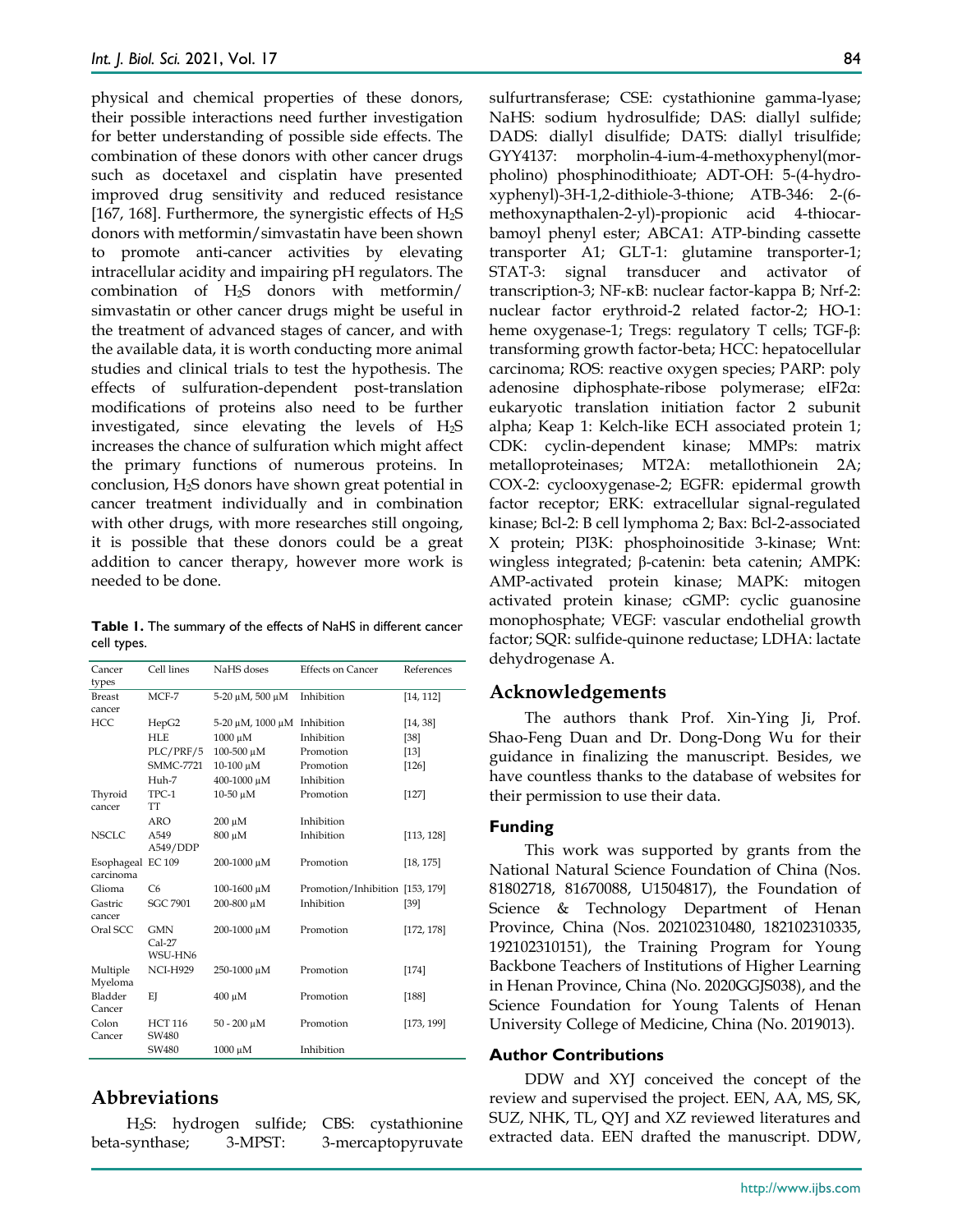SFD and XYJ revised the manuscript and provided intellectual input on the review. All authors read and approved the final version of the manuscript.

## **Competing Interests**

The authors have declared that no competing interest exists.

#### **References**

- 1. Bray F, Ferlay J, Soerjomataram I, et al. Global cancer statistics 2018: GLOBOCAN estimates of incidence and mortality worldwide for 36 cancers in 185 countries. CA Cancer J Clin. 2018; 68: 394-424.
- 2. Ferlay J, Soerjomataram I, Dikshit R, et al. Cancer incidence and mortality worldwide: sources, methods and major patterns in GLOBOCAN 2012. Int J Cancer. 2015; 136: e359-86.
- 3. Sharifi MN, Mowers EE, Drake LE, et al. Autophagy Promotes Focal Adhesion Disassembly and Cell Motility of Metastatic Tumor Cells through the Direct Interaction of Paxillin with LC3. Cell Rep. 2016; 15:1660-72.
- 4. Castilla C, Congregado B, Chinchón D, et al. Bcl-xL is overexpressed in hormone-resistant prostate cancer and promotes survival of LNCaP cells via interaction with proapoptotic Bak. Endocrinology. 2006; 147: 4960-7.
- 5. Sun Y, Wang BE, Leong KG, et al. Androgen deprivation causes epithelial-mesenchymal transition in the prostate: implications for androgen-deprivation therapy. Cancer Res. 2012; 72: 527-36.
- 6. Abe K, Kimura H. The possible role of hydrogen sulfide as an endogenous neuromodulator. J Neurosci. 1996; 16: 1066-71.
- 7. Kimura H. Production and physiological effects of hydrogen sulfide. Antioxid Redox Signal. 2014; 20: 783-93.
- 8. Stipanuk MH, Beck PW. Characterization of the enzymic capacity for cysteine desulphhydration in liver and kidney of the rat. Biochem J. 1982; 206: 267-77.
- 9. Shibuya N, Mikami Y, Kimura Y, et al. Vascular endothelium expresses 3-mercaptopyruvate sulfurtransferase and produces hydrogen sulfide. J Biochem. 2009; 146: 623-6.
- 10. Askari H, Seifi B, Kadkhodaee M, et al. Protective effects of hydrogen sulfide on chronic kidney disease by reducing oxidative stress, inflammation and apoptosis. EXCLI J. 2018; 17: 14-23.
- 11. John AMSP, Kundu S, Pushpakumar S, et al. GYY4137, a Hydrogen Sulfide Donor Modulates miR194-Dependent Collagen Realignment in Diabetic Kidney. Sci Rep. 2017; 7: 10924.
- 12. Dong Q, Yang B, Han JG, et al. A novel hydrogen sulfide-releasing donor, HA-ADT, suppresses the growth of human breast cancer cells through inhibiting the PI3K/AKT/mTOR and Ras/Raf/MEK/ERK signaling pathways. Cancer Lett. 2019; 455: 60-72.
- 13. Zhen Y, Wu Q, Ding Y, et al. Exogenous hydrogen sulfide promotes hepatocellular carcinoma cell growth by activating the STAT3-COX-2 signaling pathway. Oncol Lett. 2018; 15: 6562-70.
- 14. Lee ZW, Zhou J, Chen CS, et al. The slow-releasing hydrogen sulfide donor, GYY4137, exhibits novel anti-cancer effects in vitro and in vivo. PLoS One. 2011; 6: e21077.
- 15. Sakuma S, Minamino S, Takase M, et al. Hydrogen sulfide donor GYY4137 suppresses proliferation of human colorectal cancer Caco-2 cells by inducing both cell cycle arrest and cell death. Heliyon. 2019; 5: e02244.
- 16. Oláh G, Módis K, Törö G, et al. Role of endogenous and exogenous nitric oxide, carbon monoxide and hydrogen sulfide in HCT116 colon cancer cell proliferation. Biochem Pharmacol. 2018; 149: 186-204.
- 17. You J, Ma M, Ye J, et al. Down-regulation of cystathionine- γ -lyase/H 2 S system inhibits cell growth in human breast cancer MDA-MB-231 cells. BIO Web of Conferences. 2017; 8: 01034.
- 18. Lei Y, Zhen Y, Zhang W, et al. Exogenous hydrogen sulfide exerts proliferation, anti-apoptosis, angiopoiesis and migration effects via activating HSP90 pathway in EC109 cells. Oncol Rep. 2016; 35: 3714-20.
- 19. Powell CR, Dillon KM, Matson JB. A review of hydrogen sulfide (H(2)S) donors: Chemistry and potential therapeutic applications. Biochem Pharmacol. 2018; 149: 110-23.
- 20. Zhao Y, Biggs TD, Xian M. Hydrogen sulfide (H2S) releasing agents: chemistry and biological applications. Chem Commun. 2014; 50: 11788-805.
- 21. Szczesny B, Módis K, Yanagi K, et al. AP39, a novel mitochondria-targeted hydrogen sulfide donor, stimulates cellular bioenergetics, cytoprotective effects and protects against the loss of mitochondrial DNA integrity in oxidatively stressed endothelial cells in vitro. Nitric Oxide. 2014; 41: 120-30.
- 22. Drapala A, Koszelewski D, Tomasova L, et al. Parenteral Na (2) S, a fast-releasing H (2) S donor, but not GYY4137, a slow-releasing H (2)S donor, lowers blood pressure in rats. Acta Biochim Pol. 2017; 64: 561-6.
- 23. De Preter G, Deriemaeker C, Danhier P, et al. A Fast Hydrogen Sulfide-Releasing Donor Increases the Tumor Response to Radiotherapy. Mol Cancer Ther. 2016; 15: 154-61.
- 24. Sun X, Wang W, Dai J, et al. A Long-Term and Slow-Releasing Hydrogen Sulfide Donor Protects against Myocardial Ischemia/Reperfusion Injury. Sci Rep. 2017; 7: 3541.
- 25. Liang D, Wu H, Wong MW, et al. Diallyl Trisulfide Is a Fast H2S Donor, but Diallyl Disulfide Is a Slow One: The Reaction Pathways and Intermediates of Glutathione with Polysulfides. Org Lett. 2015; 17: 4196-9.
- 26. Lee ZW, Deng LW. Role of H2S Donors in Cancer Biology. Handb Exp Pharmacol. 2015; 230: 243-65.
- 27. Yang CT, Chen L, Xu S, et al. Recent Development of Hydrogen Sulfide Releasing/Stimulating Reagents and Their Potential Applications in Cancer and Glycometabolic Disorders. Front Pharmacol. 2017; 8: 664.
- 28. Reis AKCA, Stern A, Monteiro HP. S-nitrosothiols and H2S donors: Potential chemo-therapeutic agents in cancer. Redox Biol. 2019; 27: 101190.
- 29. Song ZJ, Ng MY, Lee ZW, et al. Hydrogen sulfide donors in research and drug development. Med Chem Comm. 2014; 5: 557-70.
- 30. d'Emmanuele di Villa Bianca R, Sorrentino R, Maffia P, et al. Hydrogen sulfide as a mediator of human corpus cavernosum smooth-muscle relaxation. Proc Natl Acad Sci USA. 2009; 106: 4513-8.
- 31. Luo R, Hu S, Liu Q, et al. Hydrogen sulfide upregulates renal AQP-2 protein expression and promotes urine concentration. FASEB J. 2019; 33: 469-83.
- 32. Feng C, Luo Y, Nian Y, et al. Diallyl Disulfide Suppresses the Inflammation and Apoptosis Resistance Induced by DCA Through ROS and the NF-κB Signaling Pathway in Human Barrett's Epithelial Cells. Inflammation. 2017; 40: 818-31.
- 33. Zhang F, Jin H, Wu L, et al. Diallyl Trisulfide Suppresses Oxidative Stress-Induced Activation of Hepatic Stellate Cells through Production of Hydrogen Sulfide. Oxid Med Cell Longev. 2017; 2017: 1406726.
- 34. Kim J, Hong SJ, Park JH, et al. Expression of cystathionine beta-synthase is downregulated in hepatocellular carcinoma and associated with poor prognosis. Oncol Rep. 2009; 21:1449-54.
- 35. Wang L, Cai H, Hu Y, et al. A pharmacological probe identifies cystathionine β-synthase as a new negative regulator for ferroptosis. Cell Death Dis. 2018; 9: 1005.
- 36. You J, Shi X, Liang H, et al. Cystathionine- γ-lyase promotes process of breast cancer in association with STAT3 signaling pathway. Oncotarget. 2017; 8: 65677-86.
- 37. Sekiguchi F, Sekimoto T, Ogura A, et al. Endogenous Hydrogen Sulfide Enhances Cell Proliferation of Human Gastric Cancer AGS Cells. Biol Pharm Bull. 2016; 39: 887-90.
- 38. Wang SS, Chen YH, Chen N, et al. Hydrogen sulfide promotes autophagy of hepatocellular carcinoma cells through the PI3K/Akt/mTOR signaling pathway. Cell Death Dis. 2017; 8: e2688.
- 39. Zhang L, Qi Q, Yang J, et al. An Anticancer Role of Hydrogen Sulfide in Human Gastric Cancer Cells. Oxid Med Cell Longev. 2015; 2015: 636410.
- 40. Li D, Xiong Q, Peng J, et al. Hydrogen Sulfide Up-Regulates the Expression of ATP-Binding Cassette Transporter A1 via Promoting Nuclear Translocation of PPARα. Int J Mol Sci. 2016; 17: 635.
- 41. Miyamoto R, Otsuguro KI, Ito S. Time- and concentration-dependent activation of TRPA1 by hydrogen sulfide in rat DRG neurons. Neurosci Lett. 2011; 499: 137-42.
- 42. Dai L, Qian Y, Zhou J, et al. Hydrogen sulfide inhibited L-type calcium channels (CaV1.2) via up-regulation of the channel sulfhydration in vascular smooth muscle cells. Eur J Pharmacol. 2019; 858: 172455.
- 43. Jacquemet G, Baghirov H, Georgiadou M, et al. L-type calcium channels regulate filopodia stability and cancer cell invasion downstream of integrin signalling. Nat Commun. 2016; 7: 13297.
- 44. Takahashi N, Chen HY, Harris IS, et al. Cancer Cells Co-opt the Neuronal Redox-Sensing Channel TRPA1 to Promote Oxidative-Stress Tolerance. Cancer Cell. 2018; 33: 985-1003.
- 45. Aguirre-Portolés C, Feliu J, Reglero G, et al. ABCA1 overexpression worsens colorectal cancer prognosis by facilitating tumour growth and caveolin-1-dependent invasiveness, and these effects can be ameliorated using the BET inhibitor apabetalone. Mol Oncol. 2018; 12:1735-52.
- 46. Elies J, Scragg JL, Huang S, et al. Hydrogen sulfide inhibits Cav3.2 T-type Ca2+ channels. FASEB J. 2014; 28: 5376-87.
- 47. Huang W, Lu C, Wu Y, et al. T-type calcium channel antagonists, mibefradil and NNC-55-0396 inhibit cell proliferation and induce cell apoptosis in leukemia cell lines. J Exp Clin Cancer Res. 2015; 34: 54.
- 48. Dziegielewska B, Casarez EV, Yang WZ, et al. T-Type Ca2+ Channel Inhibition Sensitizes Ovarian Cancer to Carboplatin. Mol Cancer Ther. 2016; 15: 460-70.
- Granados K, Hüser L, Federico A, et al. T-type calcium channel inhibition restores sensitivity to MAPK inhibitors in de-differentiated and adaptive melanoma cells. Br J Cancer. 2020; 122: 1023-36.
- 50. Xiao L, Lan A, Mo L, et al. Hydrogen sulfide protects PC12 cells against reactive oxygen species and extracellular signal-regulated kinase 1/2-mediated downregulation of glutamate transporter-1 expression induced by chemical hypoxia. Int J Mol Med. 2012; 30: 1126-32.
- 51. Bachmeier BE, Iancu CM, Killian PH, et al. Overexpression of the ATP binding cassette gene ABCA1 determines resistance to Curcumin in M14 melanoma cells. Mol Cancer*.* 2009; 8:129.
- 52. Lidgren A, Bergh A, Grankvist K, et al. Glucose transporter-1 expression in renal cell carcinoma and its correlation with hypoxia inducible factor-1 alpha. BJU Int. 2008; 101: 480-4.
- 53. Vanhoutte N, Abarca-Quinones J, Jordan BF, et al. Enhanced expression of the high affinity glutamate transporter GLT-1 in C6 glioma cells delays tumour progression in rat. Exp Neurol. 2009; 218: 56-63.
- 54. Wu D, Zhong P, Wang J, et al. Exogenous hydrogen sulfide mitigates LPS + ATP-induced inflammation by inhibiting NLRP3 inflammasome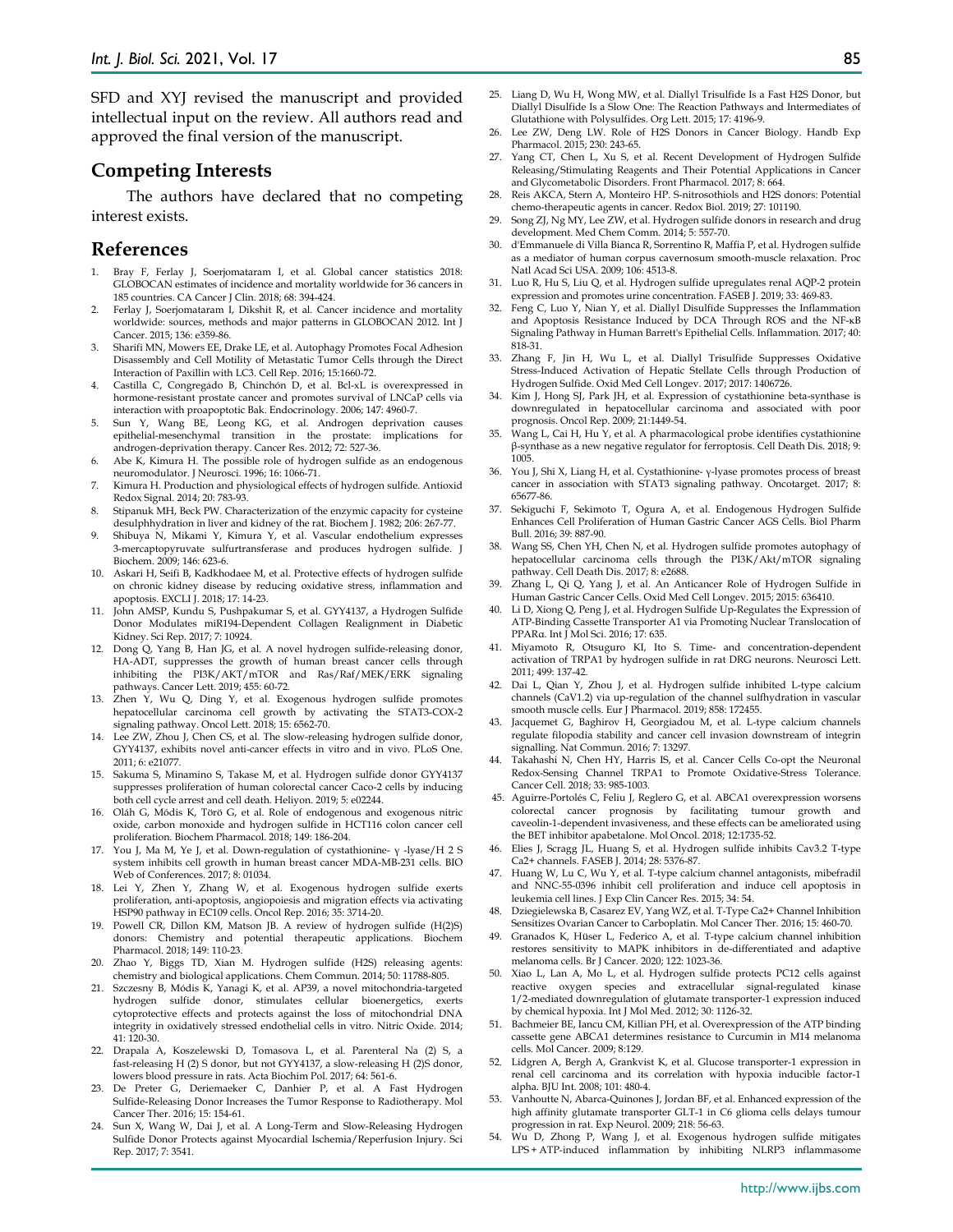activation and promoting autophagy in L02 cells. Mol Cell Biochem. 2019; 457: 145-56.

- 55. Lu S, Gao Y, Huang X, et al. GYY4137, a hydrogen sulfide (H(2)S) donor, shows potent anti-hepatocellular carcinoma activity through blocking the STAT3 pathway. Int J Oncol. 2014; 44: 1259-67.
- 56. Vasilieva SV, Petrishcheva MS, Yashkina EI, et al. Signaling and physiological activity of the NO-donating agent TNICthio in human blood lymphocytes, Jurkat and MCF7 cell lines. Mol Biol Rep. 2019; 46: 719-25.
- 57. Chen XX, Liu XW, Zhou ZG, et al. Diallyl disulfide inhibits invasion and metastasis of MCF-7 breast cancer cells in vitro by down-regulating p38 activity. Nan Fang Yi Ke Da Xue Xue Bao. 2016; 36: 814-8.
- 58. Carrington SJ, Chakraborty I, Bernard JM, et al. Synthesis and Characterization of a "Turn-On" photoCORM for Trackable CO Delivery to Biological Targets. ACS Med Chem Lett. 2014; 5: 1324-8.
- Saidu NEB, Abu Asali I, Czepukojc B, et al. Comparison between the effects of diallyl tetrasulfide on human retina pigment epithelial cells (ARPE-19) and HCT116 cells. Biochim Biophys Acta. 2013; 1830: 5267-76.
- 60. Gong P, Hu B, Cederbaum AI. Diallyl sulfide induces heme oxygenase-1 through MAPK pathway. Arch Biochem Biophys. 2004; 432: 252-60.
- 61. Xu XH, Li GL, Wang BA, et al. Diallyl trisufide protects against oxygen glucose deprivation -induced apoptosis by scavenging free radicals via the PI3K/Akt -mediated Nrf2/HO-1 signaling pathway in B35 neural cells. Brain Res. 2015; 1614: 38-50.
- 62. Tenhunen R, Marver HS, Schmid R. Microsomal heme oxygenase. Characterization of the enzyme. J Biol Chem. 1969; 244: 6388-94.
- 63. Kawahara B, Moller T, Hu-Moore K, et al. Attenuation of Antioxidant Capacity in Human Breast Cancer Cells by Carbon Monoxide through Inhibition of Cystathionine β-Synthase Activity: Implications in Chemotherapeutic Drug Sensitivity. J Med Chem. 2017; 60: 8000-10.
- Youness RA, Assal RA, Motaal AA, et al. A novel role of sONE/NOS3/NO signaling cascade in mediating hydrogen sulphide bilateral effects on triple negative breast cancer progression. Nitric Oxide. 2018; 80: 12-23.
- 65. Ondrias K, Stasko A, Cacanyiova S, et al. H2S and HS− donor NaHS releases nitric oxide from nitrosothiols, metal nitrosyl complex, brain homogenate and murine L1210 leukaemia cells. Pflugers Arch. 2008; 457: 271-9.
- 66. Gonzalez H, Hagerling C, Werb Z. Roles of the immune system in cancer: from tumor initiation to metastatic progression. Genes Dev. 2018; 32: 1267-84.
- 67. Joshi NS, Akama-Garren EH, Lu Y, et al. Regulatory T Cells in Tumor-Associated Tertiary Lymphoid Structures Suppress Anti-tumor T Cell Responses. Immunity. 2015; 43:579-90.
- 68. Huang AH, Wang HB, Wu ZF, et al. Infiltrating regulatory T cells promote invasiveness of liver cancer cells via inducing epithelial-mesenchymal transition. Transl Cancer Res. 2019; 8: 2405-15.
- Chen ML, Pittet MJ, Gorelik L, et al. Regulatory T cells suppress tumor-specific CD8 T cell cytotoxicity through TGF-β signals in vivo. Proc Natl Acad Sci USA. 2005; 102: 419-24.
- 70. Hiraoka N, Onozato K, Kosuge T, et al. Prevalence of FOXP3+ regulatory T cells increases during the progression of pancreatic ductal adenocarcinoma and its premalignant lesions. Clin Cancer Res. 2006; 12: 5423-34.
- 71. Kobayashi N, Hiraoka N, Yamagami W, et al. FOXP3+ regulatory T cells affect the development and progression of hepatocarcinogenesis. Clin Cancer Res. 2007; 13: 902-11.
- 72. Cakouros D, Hemming S, Gronthos K, et al. Specific functions of TET1 and TET2 in regulating mesenchymal cell lineage determination. Epigenetics Chromatin. 2019; 12: 3.
- 73. Yue X, Lio CWJ, Samaniego-Castruita D, et al. Loss of TET2 and TET3 in regulatory T cells unleashes effector function. Nat Commun. 2019; 10: 2011.
- 74. Xu YP, Lv L, Liu Y, et al. Tumor suppressor TET2 promotes cancer immunity and immunotherapy efficacy. J Clin Invest. 2019; 129: 4316-31.
- 75. Hsu CH, Peng KL, Kang ML, et al. TET1 suppresses cancer invasion by activating the tissue inhibitors of metalloproteinases. Cell Rep. 2012; 2: 568-79.
- 76. Yang L, Yu SJ, Hong Q, et al. Reduced Expression of TET1, TET2, TET3 and TDG mRNAs Are Associated with Poor Prognosis of Patients with Early Breast Cancer. PLoS One. 2015; 10: e0133896.
- Guo H, Zhu H, Zhang J, et al. TET1 suppresses colon cancer proliferation by impairing β-catenin signal pathway. J Cell Biochem. 2019; 120: 12559-65.
- Yang R, Qu C, Zhou Y, et al. Hydrogen Sulfide Promotes Tet1- and Tet2-Mediated Foxp3 Demethylation to Drive Regulatory T Cell Differentiation and Maintain Immune Homeostasis. Immunity. 2015; 43: 251-63.
- 79. Chen LY, Huang RL, Chan MW, et al. TET1 reprograms the epithelial ovarian cancer epigenome and reveals casein kinase 2α as a therapeutic target. J Pathol. 2019; 248: 363-76.
- 80. Habib S, Moinuddin, Ali A, et al. Preferential recognition of peroxynitrite modified human DNA by circulating autoantibodies in cancer patients. Cell Immunol. 2009; 254: 117-23.
- 81. Filipovic MR, Miljkovic J, Allgäuer A, et al. Biochemical insight into physiological effects of H2S: reaction with peroxynitrite and formation of a new nitric oxide donor, sulfinyl nitrite. Biochem J. 2012; 441: 609-21.
- 82. Zhang Z, Fang X, Yang X, et al. Hydrogen sulfide donor NaHS alters antibody structure and function via sulfhydration. Int Immunopharmacol. 2019; 73: 491-501.
- Baatrup G, Zimmermann-Nielsen E, Qvist N. Perioperative functional activity of the alternative pathway of complement in patients with colonic cancer. Eur J Surg. 1999; 165: 962-5.
- 84. Kraut EH, Sagone AL Jr. Alternative pathway of complement in multiple myeloma. Am J Hematol. 1981; 11: 335-45.
- 85. Poveda AM, Clech ML, Pasero P. Transcription and replication: breaking the rules of the road causes genomic instability. Transcription. 2010; 1: 99-102.
- 86. Schwanhäusser B, Busse D, Li N, et al. Global quantification of mammalian gene expression control. Nature. 2011; 473: 337-42.
- 87. Ochnik AM, Peterson MS, Avdulov SV, et al. Amplified in Breast Cancer Regulates Transcription and Translation in Breast Cancer Cells. Neoplasia. 2016; 18: 100-10.
- 88. Lin S, Choe J, Du P, et al. The m6A Methyltransferase METTL3 Promotes Translation in Human Cancer Cells. Mol Cell. 2016; 62: 335-45.
- 89. Ho CY, Cheng YT, Chau CF, et al. Effect of Diallyl Sulfide on in Vitro and in Vivo Nrf2-Mediated Pulmonic Antioxidant Enzyme Expression via Activation ERK/p38 Signaling Pathway. J Agric Food Chem. 2012; 60: 100-7.
- Liu Y, Deng Y, Liu H, et al. Hydrogen sulfide ameliorates learning memory impairment in APP/PS1 transgenic mice: A novel mechanism mediated by the activation of Nrf2. Pharmacol Biochem Behav. 2016; 150-151: 207-16.
- Lohninger L, Tomasova L, Praschberger M, et al. Hydrogen sulphide induces HIF-1α and Nrf2 in THP-1 macrophages. Biochimie. 2015; 112: 187-95.
- 92. Meng G, Xiao Y, Ma Y, et al. Hydrogen Sulfide Regulates Krüppel-Like Factor 5 Transcription Activity via Specificity Protein 1 S-Sulfhydration at Cys664 to Prevent Myocardial Hypertrophy. J Am Heart Assoc. 2016; 5: e004160.
- 93. Li Q, Dong Z, Zhou F, et al. Krüppel-Like Factor 5 Promotes Lung Tumorigenesis through Upregulation of Sox4. Cell Physiol Biochem. 2014; 33: 1-10.
- 94. Ma Y, Wang Q, Liu F, et al. KLF5 promotes the tumorigenesis and metastatic potential of thyroid cancer cells through the NF-κB signaling pathway. Oncol Rep. 2018; 40: 2608-18.
- 95. Paul BD, Snyder SH. Protein sulfhydration. Methods Enzymol. 2015; 555: 79-90.
- 96. Yadav V, Gao XH, Willard B, et al. Hydrogen sulfide modulates eukaryotic translation initiation factor 2 (eIF2) phosphorylation status in the integrated stress-response pathway. J Biol Chem. 2017; 292: 13143-53.
- 97. Harvey RF, Pöyry TAA, Stoneley M, et al. Signaling from mTOR to eIF2α mediates cell migration in response to the chemotherapeutic doxorubicin. Sci Signal. 2019; 12: eaaw6763.
- 98. Du J, Huang Y, Yan H, et al. Hydrogen sulfide suppresses oxidized low-density lipoprotein (ox-LDL)-stimulated monocyte chemoattractant protein 1 generation from macrophages via the nuclear factor κB (NF-κB) pathway. J Biol Chem. 2014; 289: 9741-53.
- 99. Sen N, Paul BD, Gadalla MM, et al. Hydrogen sulfide-linked sulfhydration of NF-κB mediates its antiapoptotic actions. Mol Cell. 2012; 45: 13-24.
- 100. Yang G, Zhao K, Ju Y, et al. Hydrogen Sulfide Protects Against Cellular Senescence via S-Sulfhydration of Keap1 and Activation of Nrf2. Antioxid Redox Signal. 2013; 18: 1906-19.
- 101. Zhao S, Song T, Gu Y, et al. Hydrogen sulfide alleviates liver injury via S-sulfhydrated-Keap1/Nrf-2/LRP1 pathway. Hepatology. 2020; [Epub ahead of print].
- 102. Kim S, Lee HG, Park SA, et al. Keap1 cysteine 288 as a potential target for diallyl trisulfide-induced Nrf-2 activation. PLoS One. 2014; 9: e85984.
- 103. Hourihan JM, Kenna JG, Hayes JD. The gasotransmitter hydrogen sulfide induces nrf2-target genes by inactivating the keap1 ubiquitin ligase substrate adaptor through formation of a disulfide bond between cys-226 and cys-613. Antioxid Redox Signal. 2013; 19: 465-81.
- 104. Li Y, Kong R, Chen H, et al. Overexpression of KLF5 is associated with poor survival and G1/S progression in pancreatic cancer. Aging. 2019; 11: 5035-57.
- 105. Wang H, Chen Y, Chen J, et al. Cell Cycle Regulation of DNA Polymerase Beta in Rotenone-Based Parkinson's Disease Models. PLoS One. 2014; 9: e109697.
- 106. Koryakina Y, Knudsen KE, Gioeli D. Cell-cycle-dependent regulation of androgen receptor function. Endocr Relat Cancer. 2015; 22: 249-64.
- 107. Pucci B, Kasten M, Giordano A. Cell cycle and apoptosis. Neoplasia. 2000; 2: 291-9.
- 108. Barbash O, Diehl JA. Regulation of the cell cycle. The molecular basis of cancer, 3rd edn. WB Saunders, Philadelphia, PA. 2008: 177-188.
- 109. Casem ML. Cell Cycle. Case Studies in Cell Biology. 2016: 299-326.
- 110. Erdmann K, Kaulke K, Rieger C, et al. MiR-26a and miR-138 block the G1/S transition by targeting the cell cycle regulating network in prostate cancer cells. J Cancer Res Clin Oncol. 2016; 142: 2249-61.
- 111. Reddy HKDL, Mettus RV, Rane SG, et al. Cyclin-dependent kinase 4 expression is essential for neu-induced breast tumorigenesis. Cancer Res. 2005; 65: 10174-8.
- 112. Lv M, Li Y, Ji MH, et al. Inhibition of invasion and epithelial-mesenchymal transition of human breast cancer cells by hydrogen sulfide through decreased phospho-p38 expression. Mol Med Rep. 2014; 10: 341-6.
- 113. Ma Y, Yan Z, Deng X, et al. Anticancer effect of exogenous hydrogen sulfide in cisplatin-resistant A549/DDP cells. Oncol Rep. 2018; 39: 2969-77.
- 114. Zheng J, Cheng X, Xu S, et al. Diallyl trisulfide induces G2/M cell-cycle arrest and apoptosis in anaplastic thyroid carcinoma 8505C cells. Food Funct. 2019; 10: 7253-61.
- 115. Shin SS, Song JH, Hwang B, et al. Angiopoietin-like protein 4 potentiates DATS-induced inhibition of proliferation, migration, and invasion of bladder cancer EJ cells; involvement of G(2)/M-phase cell cycle arrest, signaling pathways, and transcription factors-mediated MMP-9 expression. Food Nutr Res. 2017; 61: 1338918.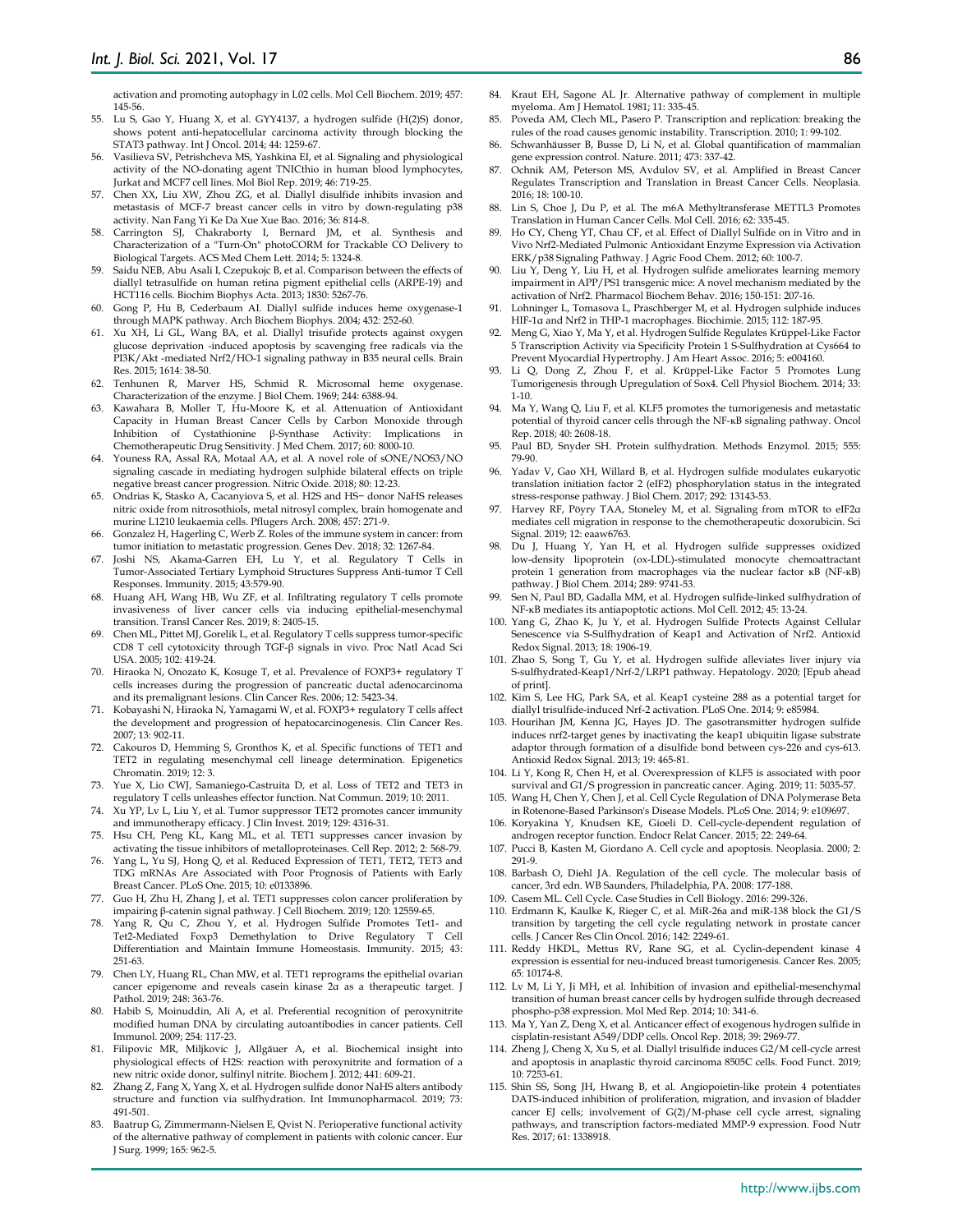- 116. Herman-Antosiewicz A, Kim YA, Kim SH, et al. Diallyl trisulfide-induced G2/M phase cell cycle arrest in DU145 cells is associated with delayed nuclear translocation of cyclin-dependent kinase 1. Pharm Res. 2010; 27: 1072-9.
- 117. Choi YH. Diallyl trisulfide induces apoptosis and mitotic arrest in AGS human gastric carcinoma cells through reactive oxygen species-mediated activation of AMP-activated protein kinase. Biomed Pharmacother. 2017; 94: 63-71.
- 118. Jiang XY, Zhu XS, Xu HY, et al. Diallyl trisulfide suppresses tumor growth through the attenuation of Nrf2/Akt and activation of p38/JNK and potentiates cisplatin efficacy in gastric cancer treatment. Acta Pharmacol Sin. 2017; 38: 1048-58.
- 119. Wang H, Sun N, Li X, et al. Diallyl trisulfide induces osteosarcoma cell apoptosis through reactive oxygen species-mediated downregulation of the PI3K/Akt pathway. Oncol Rep. 2016; 35: 3648-58.
- 120. Saini V, Manral A, Arora R, et al. Novel synthetic analogs of diallyl disulfide triggers cell cycle arrest and apoptosis via ROS generation in MIA PaCa-2 cells. Pharmacol Rep. 2017; 69: 813-21.
- 121. Zhang RT, Shi HR, Ren F, et al. Effects of Diallyl Disulfide on the Proliferation and Apoptosis of Epithelial Ovarian Cancer Cells by Inducing G2/M Arrest. Zhongguo Yi Xue Ke Xue Yuan Xue Bao. 2019; 41: 43-52.
- 122. Song JD, Lee SK, Kim KM, et al. Molecular mechanism of diallyl disulfide in cell cycle arrest and apoptosis in HCT-116 colon cancer cells. J Biochem Mol Toxicol. 2009; 23: 71-9.
- 123. Tao Q, Wu C, Xu R, et al. Diallyl trisulfide inhibits proliferation, invasion and angiogenesis of glioma cells by inactivating Wnt/β-catenin signaling. Cell Tissue Res. 2017; 370: 379-90.
- 124. Geho DH, Bandle RW, Clair T, et al. Physiological Mechanisms of Tumor-Cell Invasion and Migration. Physiology. 2005; 20: 194-200.
- 125. Ilina O, Friedl P. Mechanisms of collective cell migration at a glance. J Cell Sci. 2009; 122: 3203-8.
- 126. Wu D, Li M, Tian W, et al. Hydrogen sulfide acts as a double-edged sword in human hepatocellular carcinoma cells through EGFR/ERK/MMP-2 and PTEN/AKT signaling pathways. Sci Rep. 2017; 7: 5134.
- 127. Wu D, Li J, Zhang Q, et al. Exogenous Hydrogen Sulfide Regulates the Growth of Human Thyroid Carcinoma Cells. Oxid Med Cell Longev. 2019; 2019: 6927298.
- 128. Ye M, Yu M, Yang D, et al. Exogenous hydrogen sulfide donor NaHS alleviates nickel-induced epithelial-mesenchymal transition and the migration of A549 cells by regulating TGF-β1/Smad2/Smad3 signaling. Ecotoxicol Environ Saf. 2020; 195: 110464.
- 129. Lai KC, Hsu SC, Kuo CL, et al. Diallyl sulfide, diallyl disulfide, and diallyl trisulfide inhibit migration and invasion in human colon cancer colo 205 cells through the inhibition of matrix metalloproteinase-2, -7, and -9 expressions. Environ Toxicol. 2013; 28: 479-88.
- 130. Lai KC, Hsu SC, Yang JS, et al. Diallyl trisulfide inhibits migration, invasion and angiogenesis of human colon cancer HT-29 cells and umbilical vein endothelial cells, and suppresses murine xenograft tumour growth. J Cell Mol Med. 2015; 19: 474-84.
- 131. Xie X, Huang X, Tang H, et al. Diallyl Disulfide Inhibits Breast Cancer Stem Cell Progression and Glucose Metabolism by Targeting CD44/PKM2/AMPK Signaling. Curr Cancer Drug Targets. 2018; 18: 592-9.
- 132. Xia L, Lin J, Su J, et al. Diallyl disulfide inhibits colon cancer metastasis by suppressing Rac1-mediated epithelial-mesenchymal transition. Onco Targets Ther. 2019; 12: 5713-28.
- 133. Su B, Su J, Zeng Y, et al. Diallyl disulfide suppresses epithelial-mesenchymal transition, invasion and proliferation by downregulation of LIMK1 in gastric cancer. Oncotarget. 2016; 7: 10498-512.
- 134. Glick D, Barth S, Macleod KF. Autophagy: cellular and molecular mechanisms. J Pathol. 2010; 221: 3-12.
- 135. Vera-Ramirez L, Vodnala SK, Nini R, et al. Autophagy promotes the survival of dormant breast cancer cells and metastatic tumour recurrence. Nat Commun. 2018; 9: 1944.
- 136. Zhao R, Bei X, Yang B, et al. Endothelial cells promote metastasis of prostate cancer by enhancing autophagy. J Exp Clin Cancer Res. 2018; 37: 221.
- 137. Qureshi-Baig K, Kuhn D, Viry E, et al. Hypoxia-induced autophagy drives colorectal cancer initiation and progression by activating the PRKC/PKC-EZR (ezrin) pathway. Autophagy. 2020; 16: 1436-52.
- 138. Geng X, Zhang X, Zhou B, et al. Usnic Acid Induces Cycle Arrest, Apoptosis, and Autophagy in Gastric Cancer Cells In Vitro and In Vivo. Med Sci Monit. 2018; 24: 556-66.
- 139. Wu J, Hu G, Dong Y, et al. Matrine induces Akt/mTOR signalling inhibition-mediated autophagy and apoptosis in acute myeloid leukaemia cells. J Cell Mol Med. 2017; 21: 1171-81.
- 140. Yun CW, Lee SH. The Roles of Autophagy in Cancer. Int J Mol Sci. 2018; 19: 3466.
- 141. Deretic V. Autophagosome and phagosome. Methods Mol Biol. 2008; 445: 1-10.
- 142. Yue Z, Guan X, Chao R, et al. Diallyl Disulfide Induces Apoptosis and Autophagy in Human Osteosarcoma MG-63 Cells through the PI3K/Akt/mTOR Pathway. Molecules. 2019; 24: 2665.
- 143. Suangtamai T, Tanyong DI. Diallyl disulfide induces apoptosis and autophagy via mTOR pathway in myeloid leukemic cell line. Tumour Biol. 2016; 37: 10993-9.
- 144. Elmore S. Apoptosis: a review of programmed cell death. Toxicol Pathol. 2007; 35: 495-516.
- 145. Zimmermann KC, Green DR. How cells die: apoptosis pathways. J Allergy Clin Immunol. 2001; 108: S99-103.
- 146. Cullen SP, Martin SJ. Mechanisms of granule-dependent killing. Cell Death Differ. 2008; 15: 251-62.
- 147. Carthy CM, Granville DJ, Watson KA, et al. Caspase Activation and Specific Cleavage of Substrates after Coxsackievirus B3-Induced Cytopathic Effect in HeLa Cells. J Virol. 1998; 72: 7669-75.
- 148. Parrish AB, Freel CD, Kornbluth S. Cellular mechanisms controlling caspase activation and function. Cold Spring Harb Perspect Biol. 2013; 5: a008672.
- 149. Kang JH, Jang YS, Lee HJ, et al. Inhibition of STAT3 signaling induces apoptosis and suppresses growth of lung cancer: good and bad. Lab Anim Res. 2019; 35: 30.
- 150. Szadvari I, Hudecova S, Chovancova B, et al. Sodium/calcium exchanger is involved in apoptosis induced by H2S in tumor cells through decreased levels of intracellular pH. Nitric Oxide. 2019; 87: 1-9.
- 151. Sahu RP, Srivastava SK. The role of STAT-3 in the induction of apoptosis in pancreatic cancer cells by benzyl isothiocyanate. J Natl Cancer Inst. 2009; 101: <sup>1</sup>176-93.
- 152. Xie L, Zeng Y, Dai Z, et al. Chemical and genetic inhibition of STAT3 sensitizes hepatocellular carcinoma cells to sorafenib induced cell death. Int J Biol Sci. 2018; 14: 577-85.
- 153. Zhao L, Wang Y, Yan Q, et al. Exogenous hydrogen sulfide exhibits anti-cancer effects though p38 MAPK signaling pathway in C6 glioma cells. Biol Chem. 2015; 396: 1247-53.
- 154. De Cicco P, Panza E, Ercolano G, et al. ATB-346, a novel hydrogen sulfide-releasing anti-inflammatory drug, induces apoptosis of human melanoma cells and inhibits melanoma development in vivo. Pharmacol Res. 2016; 114: 67-73.
- 155. Cai F, Xu H, Cao N, et al. ADT-OH, a hydrogen sulfide-releasing donor, induces apoptosis and inhibits the development of melanoma in vivo by upregulating FADD. Cell Death Dis. 2020; 11: 33.
- 156. Pan J, Zhang L, Xu S, et al. Induction of Apoptosis in Human Papillary-Thyroid-Carcinoma BCPAP Cells by Diallyl Trisulfide through Activation of the MAPK Signaling Pathway. J Agric Food Chem. 2018; 66: 5871-8.
- 157. Shigemi Z, Furukawa Y, Hosokawa K, et al. Diallyl trisulfide induces apoptosis by suppressing NF-κB signaling through destabilization of TRAF6 in primary effusion lymphoma. Int J Oncol. 2016; 48: 293-304.
- 158. Griffiths JR. Are cancer cells acidic? Br J Cancer. 1991; 64: 425-7.
- 159. Mookerjee SA, Goncalves RLS, Gerencser AA, et al. The contributions of respiration and glycolysis to extracellular acid production. Biochim Biophys Acta. 2015; 1847: 171-81.
- 160. White KA, Grillo-Hill BK, Barber DL. Cancer cell behaviors mediated by dysregulated pH dynamics at a glance. J Cell Sci. 2017; 130: 663-9.
- 161. Damaghi M, Wojtkowiak JW, Gillies RJ. pH Sensing and Regulation in Cancer. Front Physiol. 2013; 4: 370.
- 162. Furlong IJ, Ascaso R, Lopez Rivas A, et al. Intracellular acidification induces apoptosis by stimulating ICE-like protease activity. J Cell Sci. 1997; 110: 653-61.
- 163. Liao LX, Tsai CY, Atan MSBM, et al. P28 Identification of a novel slow-releasing hydrogen sulfide donor for cancer therapy. Nitric Oxide. 2013; 31: S47.
- 164. Lee ZW, Teo XY, Song ZJ, et al. Intracellular Hyper-Acidification Potentiated by Hydrogen Sulfide Mediates Invasive and Therapy Resistant Cancer Cell Death. Front Pharmacol. 2017; 8: 763.
- 165. Karjalainen E, Repasky GA. Molecular Changes During Acute Myeloid Leukemia (AML) Evolution and Identification of Novel Treatment Strategies Through Molecular Stratification. Prog Mol Biol Transl Sci. 2016; 144: 383-436.
- 166. Pan Y, Lin S, Xing R, et al. Epigenetic Upregulation of Metallothionein 2A by Diallyl Trisulfide Enhances Chemosensitivity of Human Gastric Cancer Cells to Docetaxel Through Attenuating NF-κB Activation. Antioxid Redox Signal. 2016; 24: 839-54.
- 167. Pan Y, Huang J, Xing R, et al. Metallothionein 2A inhibits NF-κB pathway activation and predicts clinical outcome segregated with TNM stage in gastric cancer patients following radical resection. J Transl Med. 2013; 11: 173.
- 168. Wang Z, Xia Q, Cui J, et al. Reversion of P-glycoprotein-mediated multidrug resistance by diallyl trisulfide in a human osteosarcoma cell line. Oncol Rep. 2014; 31: 2720-6.
- 169. Fouad AA, Hafez HM, Hamouda A. Hydrogen sulfide modulates IL-6/STAT3 pathway and inhibits oxidative stress, inflammation, and apoptosis in rat model of methotrexate hepatotoxicity. Hum Exp Toxicol. 2020; 39: 77-85.
- 170. Caysa H, Hoffmann S, Luetzkendorf J, et al. Monitoring of xenograft tumor growth and response to chemotherapy by non-invasive in vivo multispectral fluorescence imaging. PLoS One. 2012; 7: e47927.
- 171. Chandra-Kuntal K, Singh SV. Diallyl trisulfide inhibits activation of signal transducer and activator of transcription 3 in prostate cancer cells in culture and in vivo. Cancer Prev Res. 2010; 3: 1473-83.
- 172. Ma Z, Bi Q, Wang Y. Hydrogen sulfide accelerates cell cycle progression in oral squamous cell carcinoma cell lines. Oral Dis. 2015; 21: 156-62.
- 173. Cai WJ, Wang MJ, Ju LH, et al. Hydrogen sulfide induces human colon cancer cell proliferation: role of Akt, ERK and p21. Cell Biol Int. 2010; 34: 565-72.
- 174. Zheng D, Chen Z, Chen J, et al. Exogenous hydrogen sulfide exerts proliferation, anti-apoptosis, migration effects and accelerates cell cycle progression in multiple myeloma cells via activating the Akt pathway. Oncol Rep. 2016; 36: 1909-16.